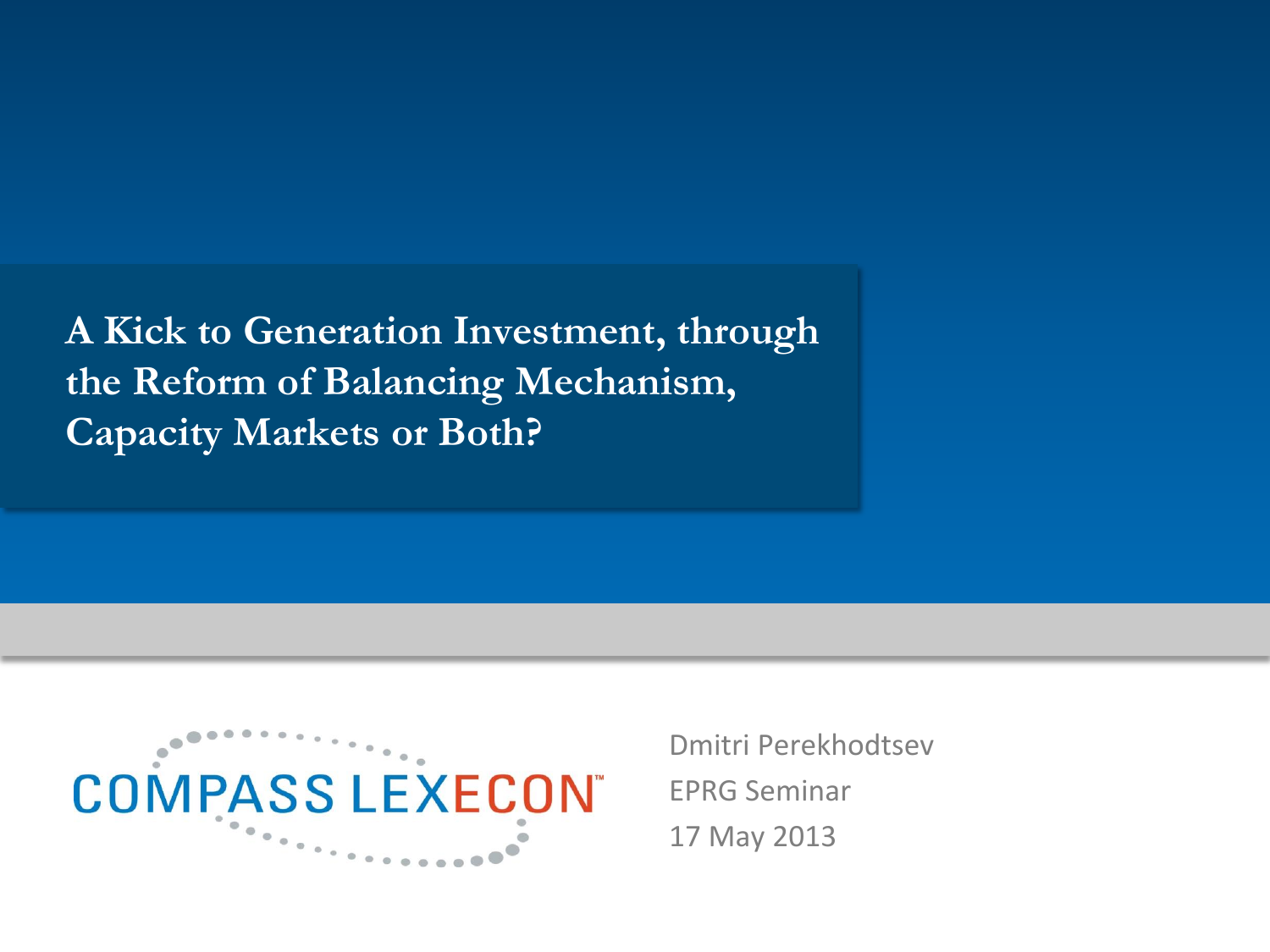# **Problem of conventional generation investment**

- Growing renewable capacity has two opposing impacts on conventional generators :
	- **Renewable capacity with low** variable costs reduces spot prices, reducing the load factor and profitability of existing thermal generators.
	- **High intermittency of renewable** capacity increases the volatility of spot market prices and the need for increasing flexibility and ancillary services provided by conventional generators.

#### **Load factors of CCGTs in Spain**

COMPASS

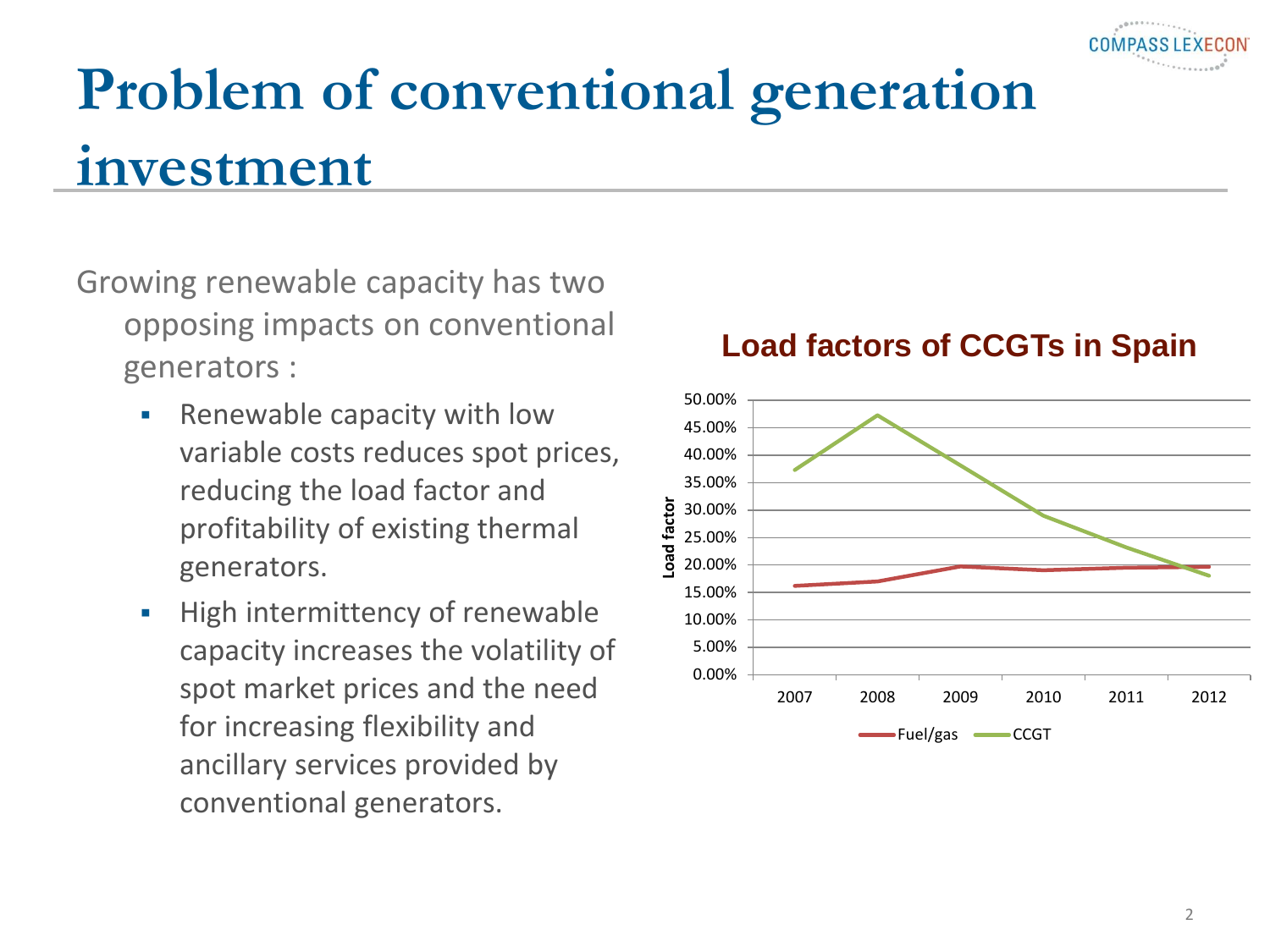

### **Two broad solutions**

Existing market mechanisms

- Did not focus on the correct remuneration of flexibility
- Need to be revised to ensure that they provide appropriate signals to induce a sufficient amount of investment in the conventional plants needed for flexibility.

#### Two broad solutions

- Improving spot and real-time market design to value flexibility correctly
- **Exercicle Capacity Mechanisms**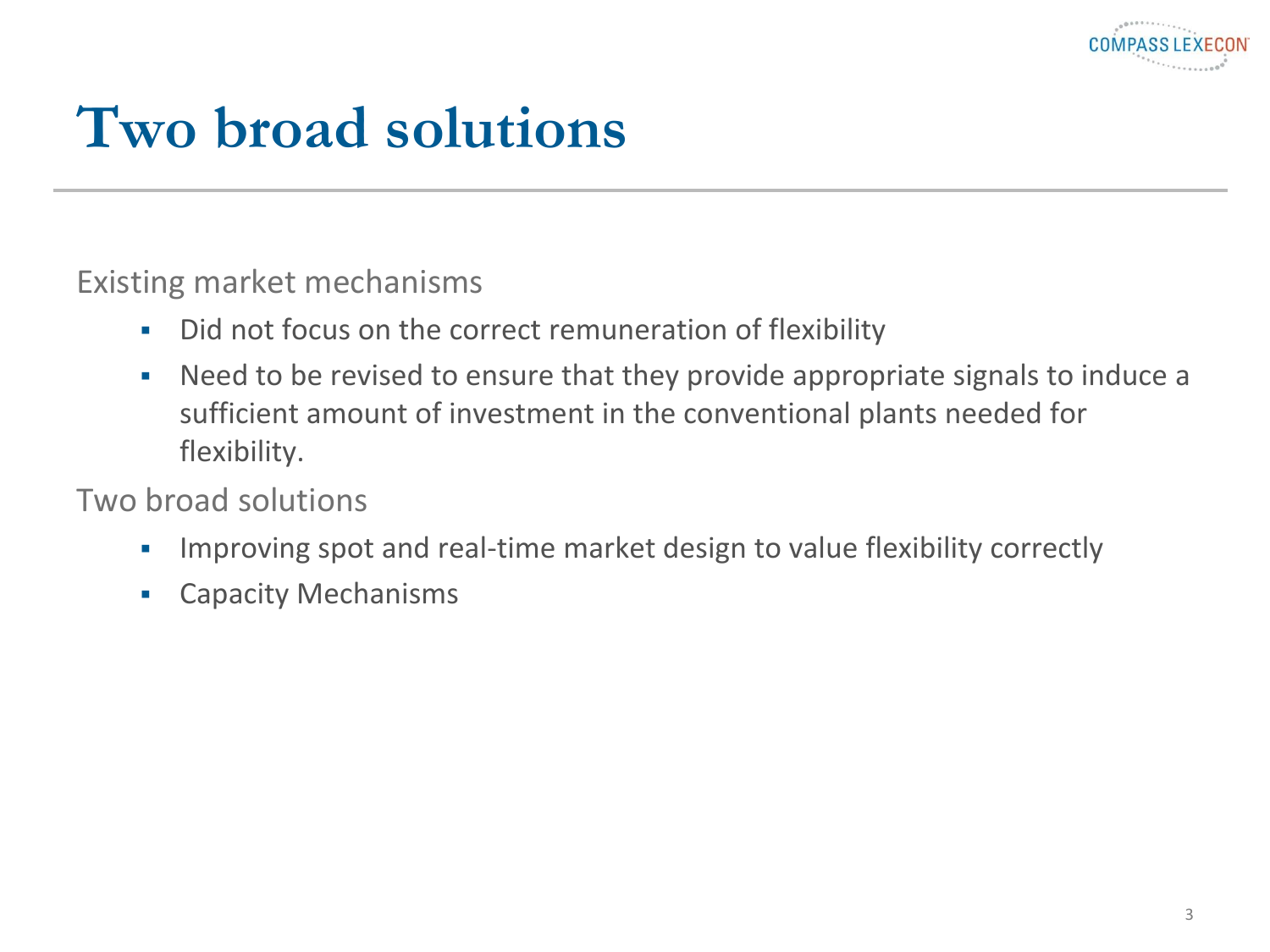

# **IMPROVING SPOT AND REAL-TIME MARKET DESIGN**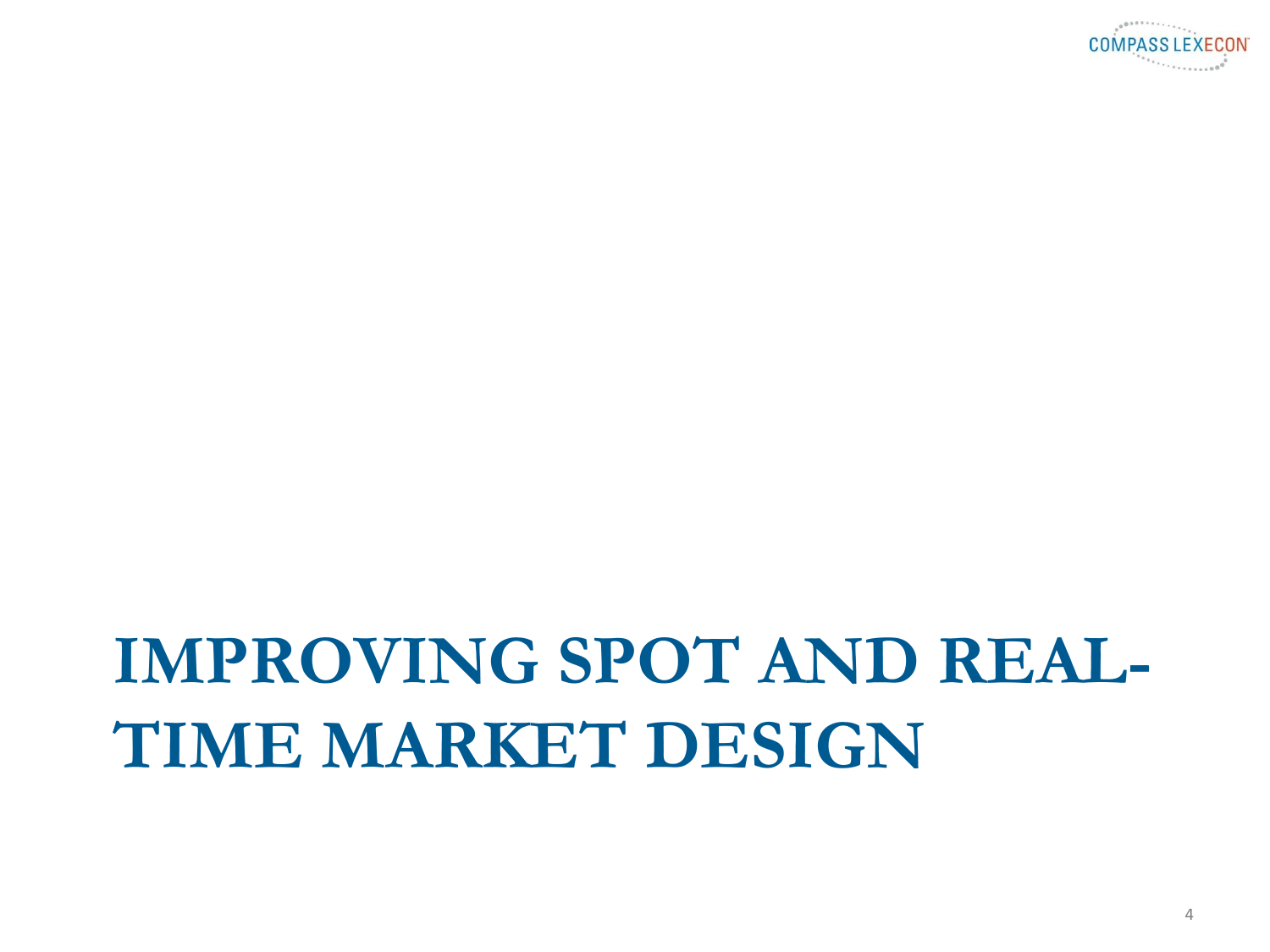

# **How it can help?**

Real-time marginal cost of energy

 Determined by flexible generators that are used in the balancing mechanisms to counter the intermittency of load and renewable resources

Ensure that ID, DA and forward prices align to the real-time marginal cost

- Ensure that imbalance charges reflect costs appropriately, especially in periods of scarcity
- Remove obstacles to arbitrage between the balancing markets and the ID, Day-Ahead and eventually forward markets allowing all prices to align on the real-time marginal cost

Other market measures

- Create efficient short-term markets for operating reserves linked with energy and balancing markets
- Require all generators, including intermittent sources, to be balanceresponsible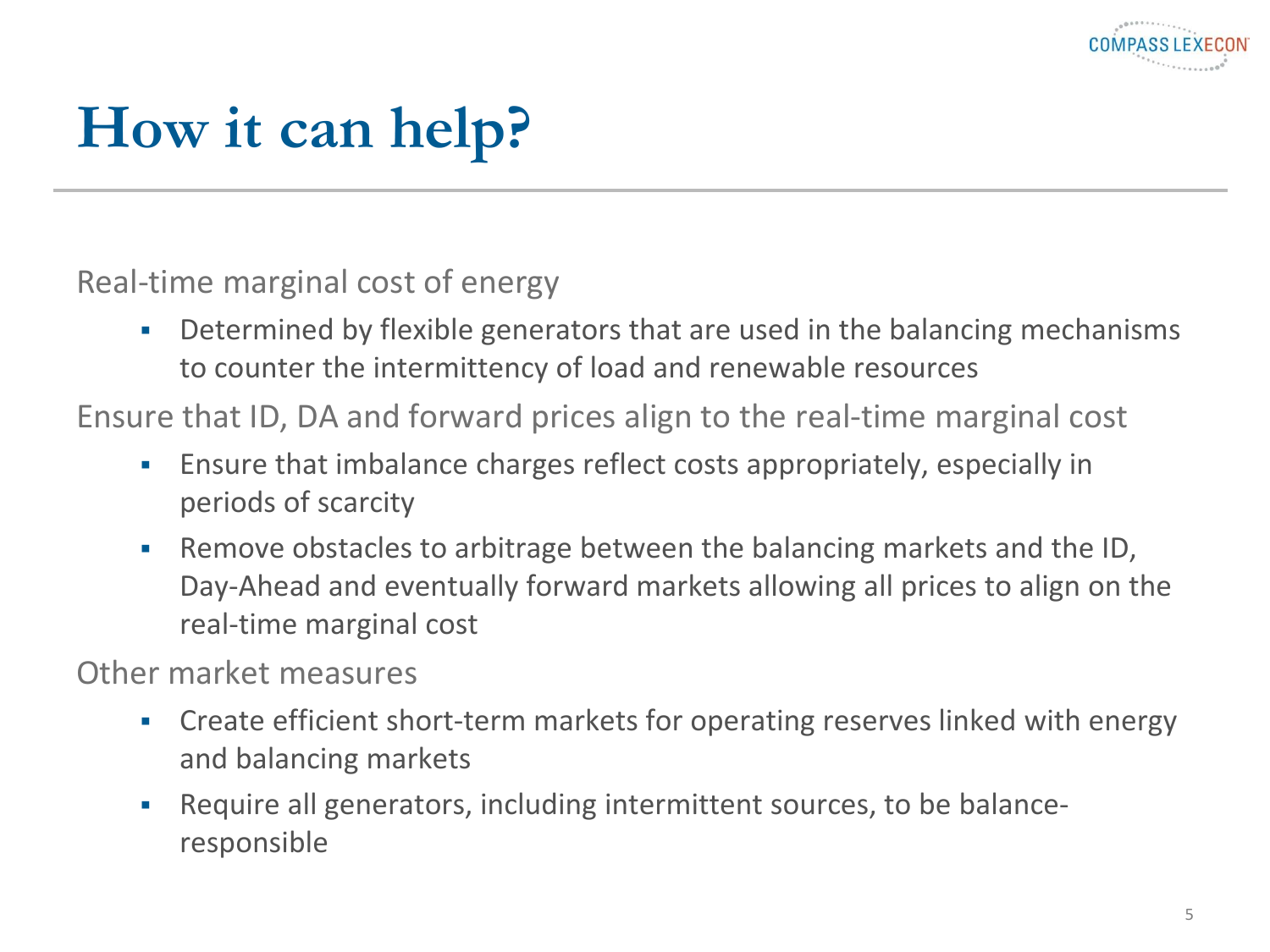

# **Balancing Mechanism reform in the UK**



Current Balancing Mechanism timeline

- **Trades between market participants end at the gate closure**
- NGET collects balancing bids and offers from market participants
- NGET using balancing bids and offers for system and energy balancing
- NGET calculates the "cash-out" price based on accepted bids and offers
- Generators' imbalances are settled ex-post at the "cash-out" prices
- Cash-out prices are essentially the real-time electricity price assessed ex-post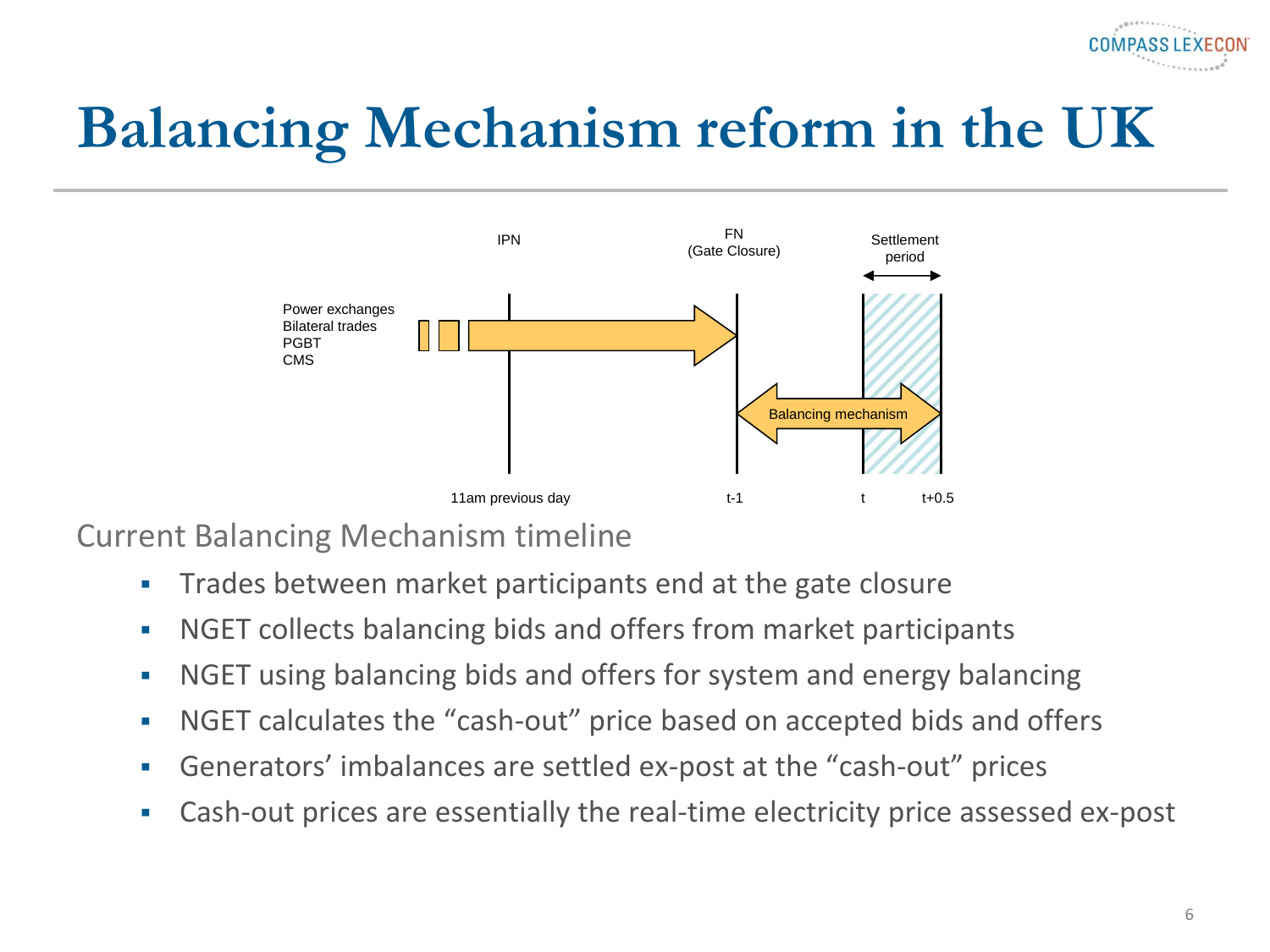#### **Significant Code Review of the Balancing Mechanism**

**COMPASS LEXECON** 

- **More marginal cash-out price**
- **Single or dual cash-out prices**
- **Improving allocation of reserve cost**
- Attributing a cost to non-costed actions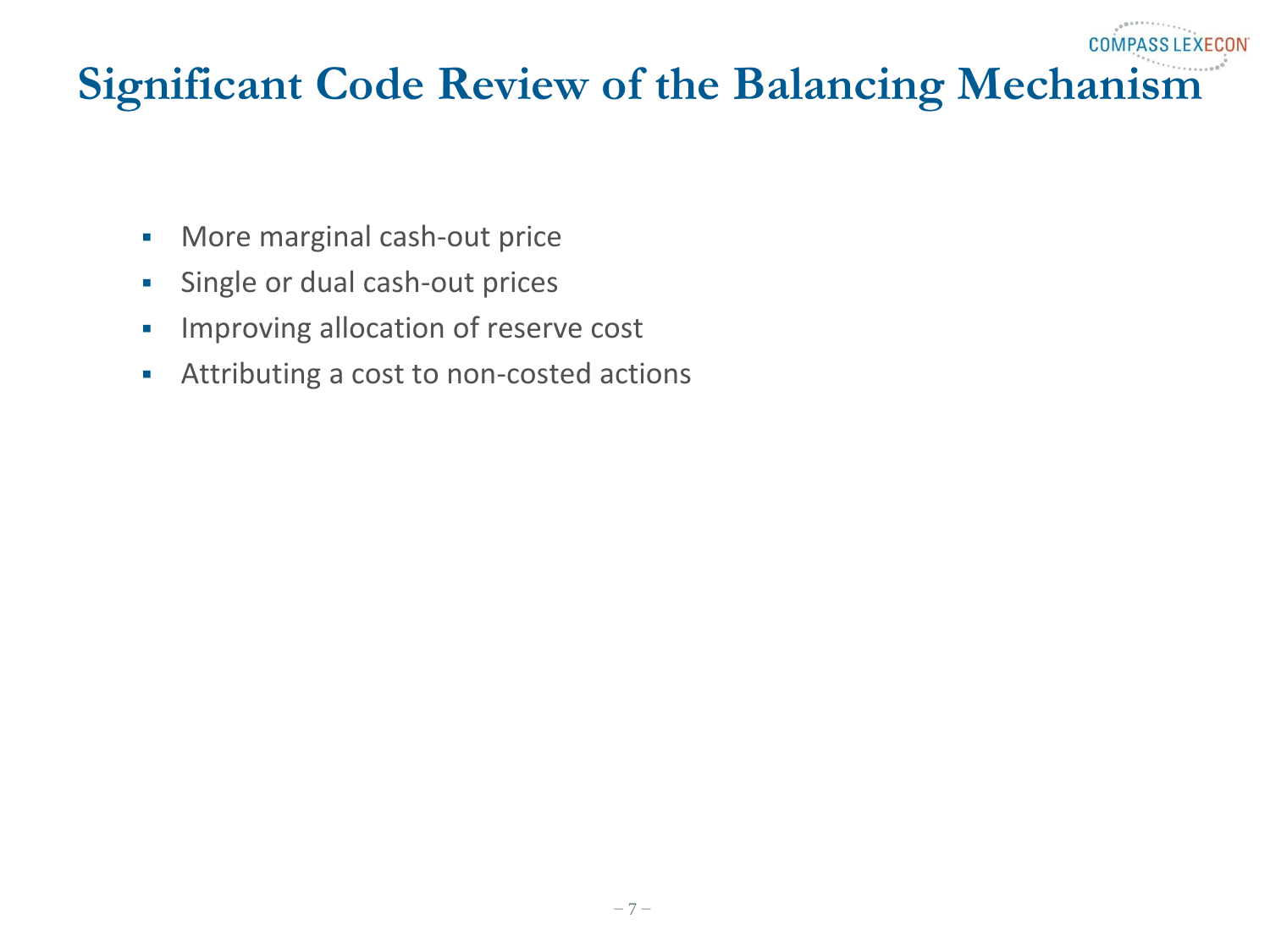

# **More marginal cash-out price**

#### Current situation

• Cash-out prices are calculated by averaging a number of most expensive trades made by the SO to balance demand and supply.

#### Reform proposal

• Making the calculation based on a smaller volume of trades.

Expected impact

 Cash-out prices closer represent the real-time marginal cost of energy

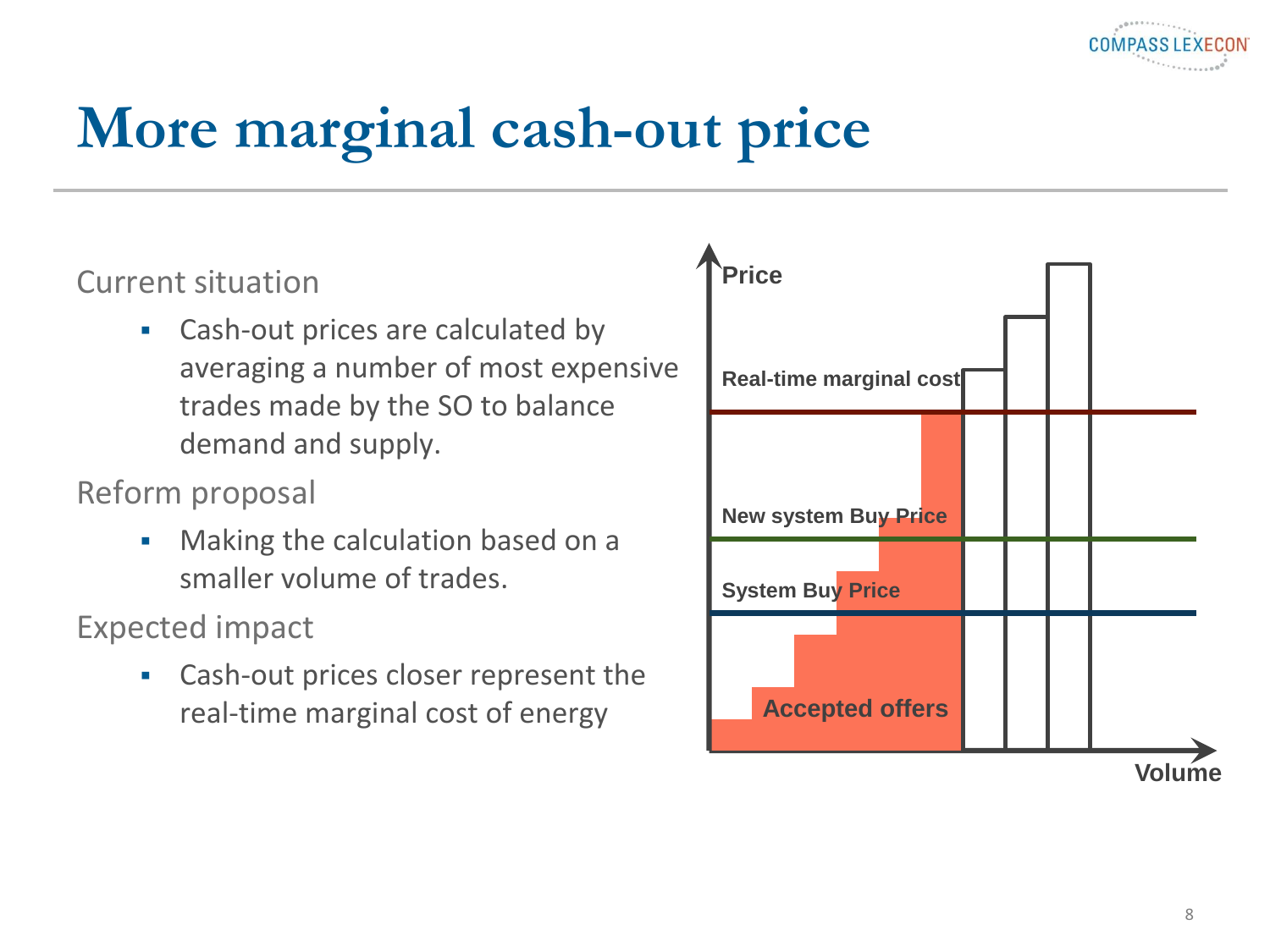

### **Improving allocation of reserve cost**

Current situation

• Some necessary actions taken by the SO, such as the need to provide reserve, can depress or distort the cash-out price.

Reform proposal

**IMPROVING how costs are targeted** to improve balancing incentives.

Expected impact

 Cash-out prices closer represent the real-time marginal cost of energy

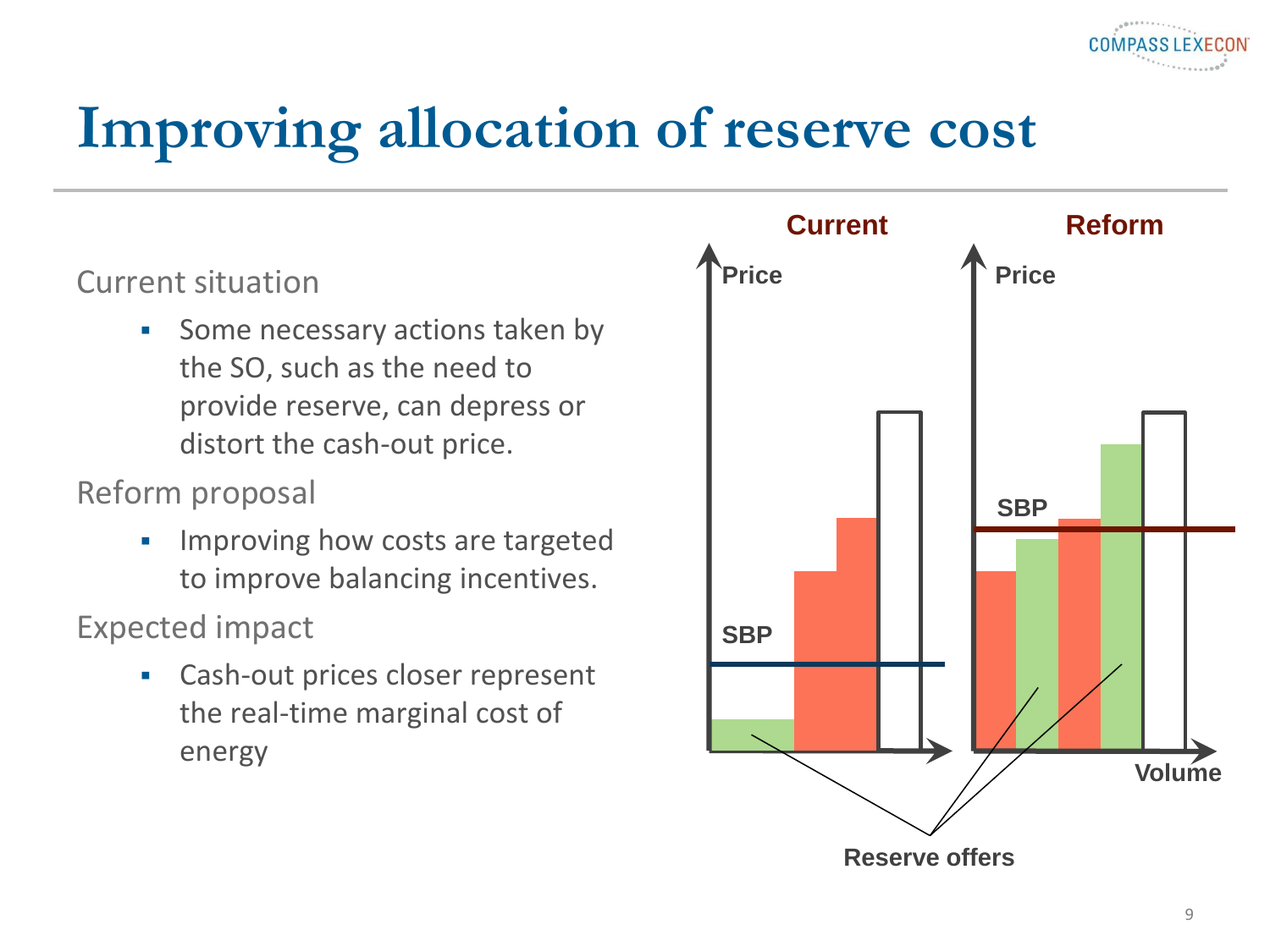### **Attributing a cost to non-costed actions**

Current situation

 Cash-out prices do not reflect the cost of all actions taken by the SO (e.g. demand reductions when consumers are disconnected are not included in the calculation)

Reform proposal

**Included the cost of** disconnections into the cash-out price calculations.

Expected impact

 Cash-out prices closer represent the real-time marginal cost of energy

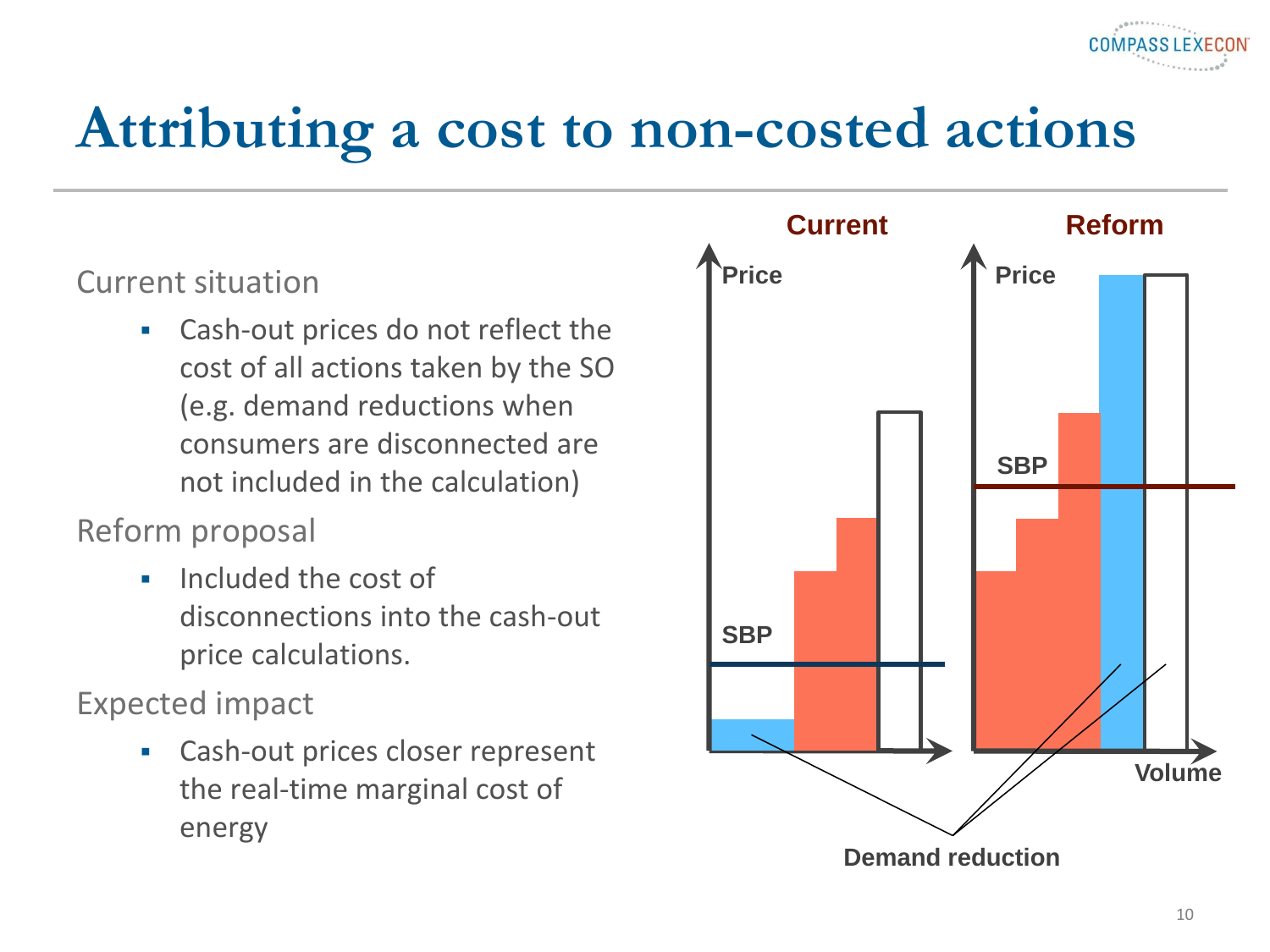

# **Single or dual cash-out prices**

Current situation

**Parties who produce or buy more than they need receive less than the charge** for those who produce or buy less than needed.

|                           |                 | <b>System Imbalance</b>  |                          |
|---------------------------|-----------------|--------------------------|--------------------------|
|                           |                 | <b>Negative</b>          | Positive                 |
|                           |                 | (SBP > P <sub>DA</sub> ) | (SSP < P <sub>DA</sub> ) |
| <b>Market participant</b> | <b>Negative</b> | <b>SBP</b>               | $P_{DA}$                 |
| <b>Imbalance</b>          | Positive        | $P_{DA}$                 | <b>SSP</b>               |

Reform proposal

Same payment and charge regardless of the market participant's imbalance

Expected impact

- **Incentive to generators to help the SO balance the system**
- Removes obstacle to arbitrage between the market transactions and imbalances
- **Higher cash-out price faced by operators on average**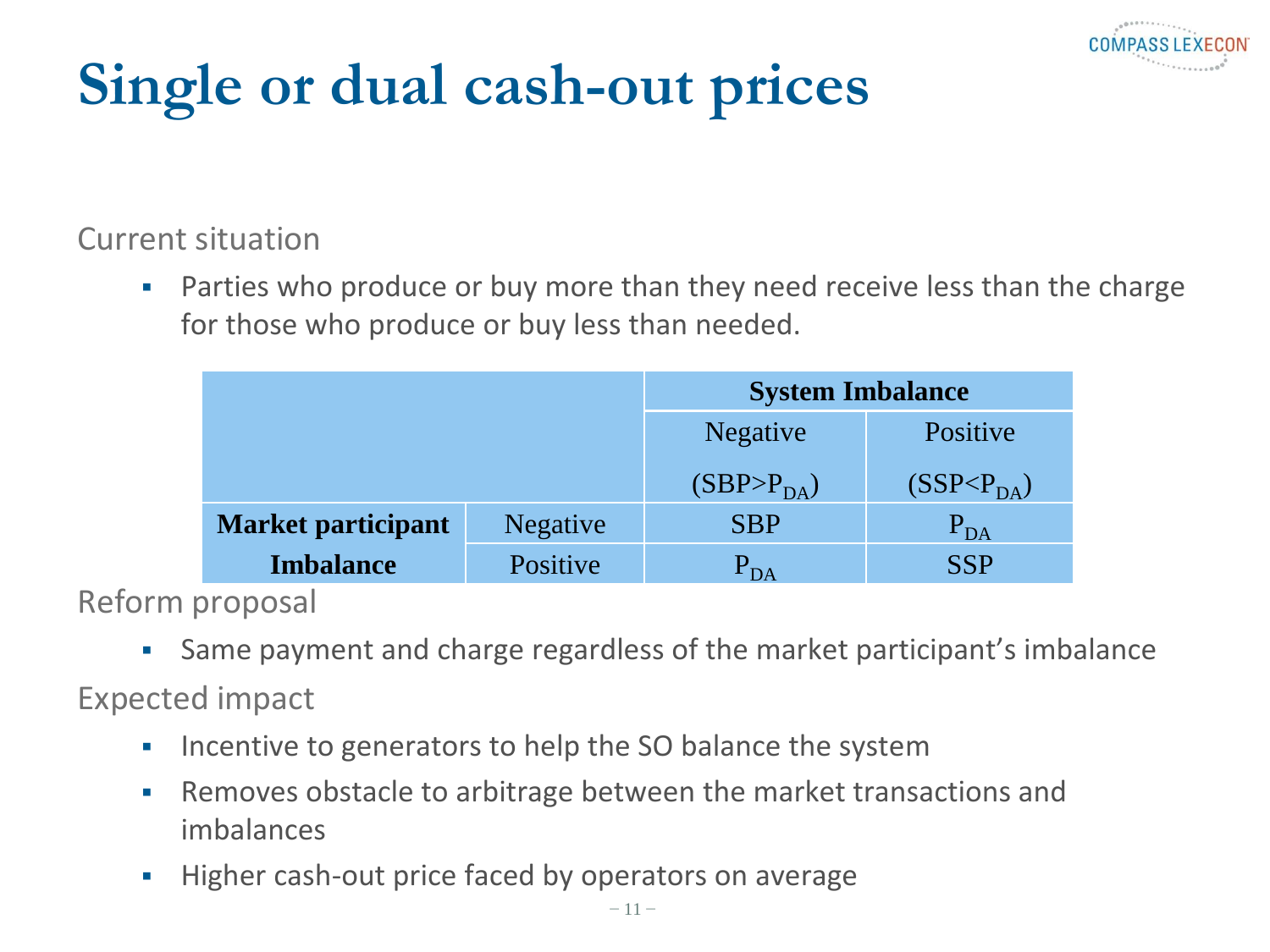

# **Anticipated impact of the SCR**

Positive impacts on the market

- Cash-out prices better reflect the actual real-time marginal cost of electricity taking into account all the dynamic constraints of the generating, DSR and operating reserve resources
- A better arbitrage between the cash-out prices and the spot energy prices allowing the spot prices to better align with the expected cash-out price
- Higher spot prices that better reflect real-time market conditions and scarcity and that provide a better investment signal for conventional plants

Possible secondary effects

- Potentially larger role of the SO in balancing due to increased arbitrage between market transactions and balancing
- **Interaction with transmission constraints resolution that NGET also does in** the Balancing Mechanism (may accelerate transition to the zonal system)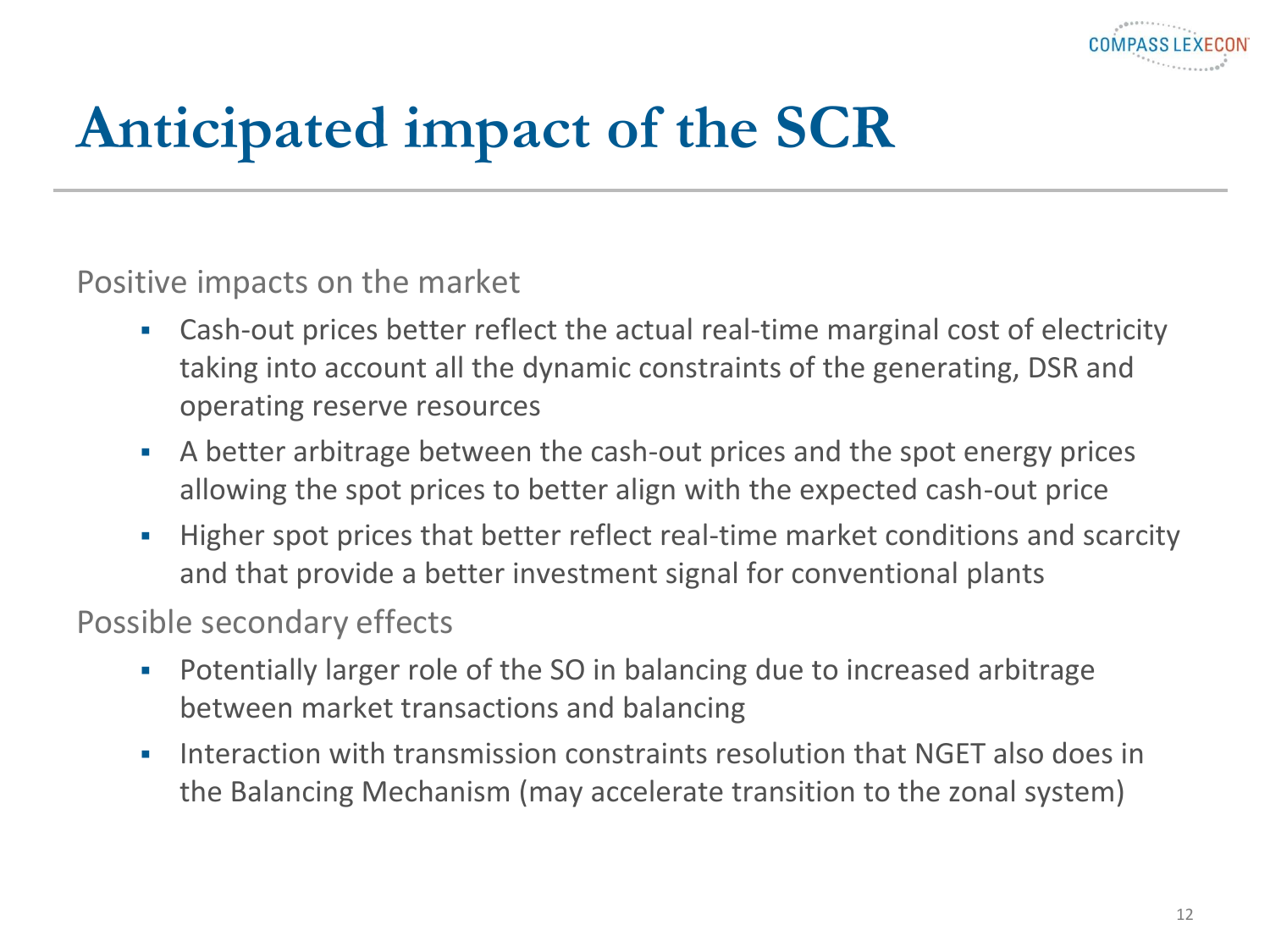# **Balancing market measures beyond SCR**

#### Operating reserves markets

 Introduce short-term operating reserve markets at a timescale similar to that of the energy markets (German minute reserves)

#### Balancing responsibility for renewables

- All generators including renewables should face balance responsibility. While renewable generators create demand for flexibility, they are often not made responsible for it and it is the TSO that procures it on their behalf.
- If imbalance risk is put on renewables, bilateral markets for flexibility between renewables and conventional generators would develop naturally in form of insurance and options products

**COMPASSIFX**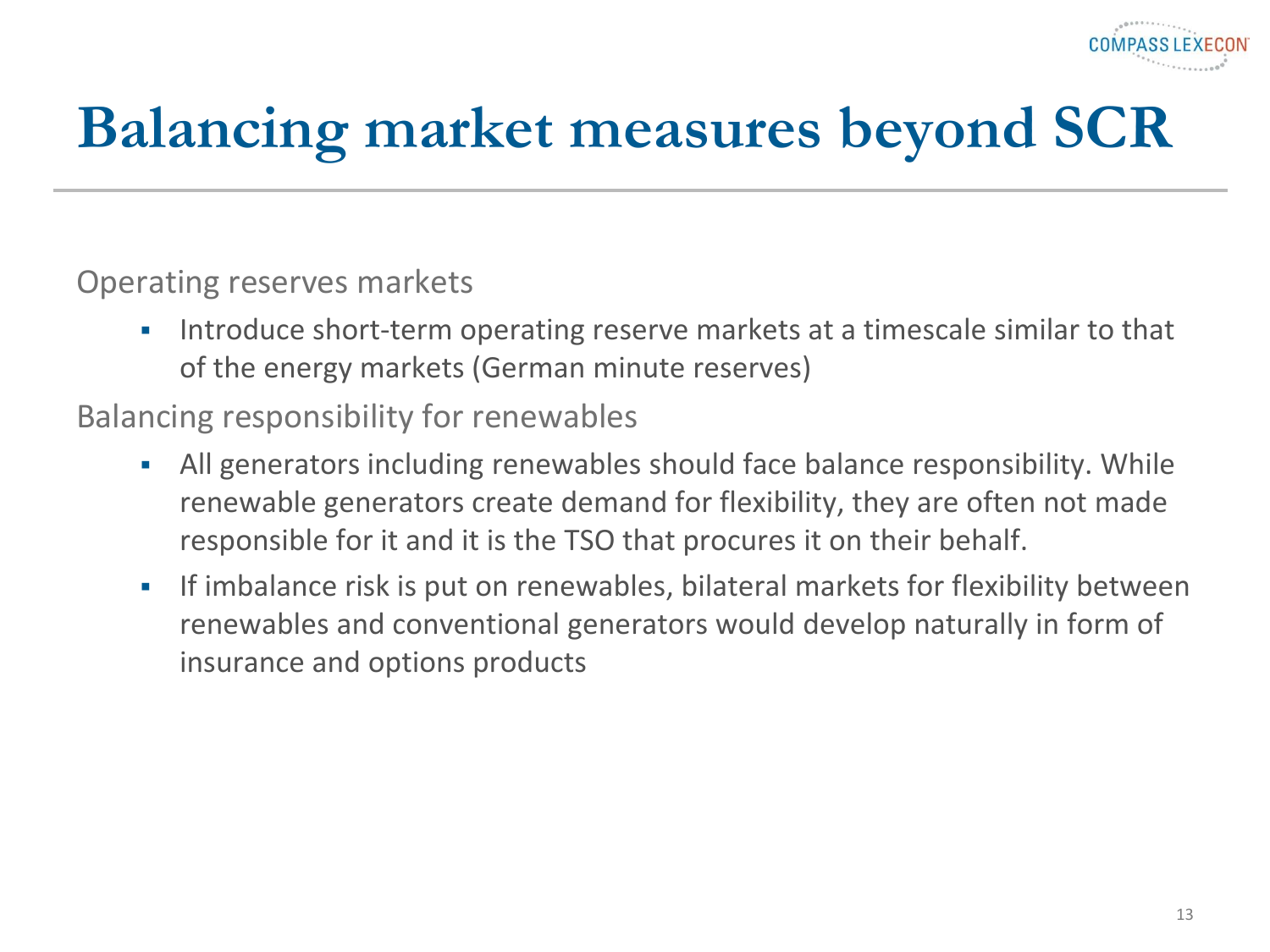

# **CAPACITY MECHANISMS**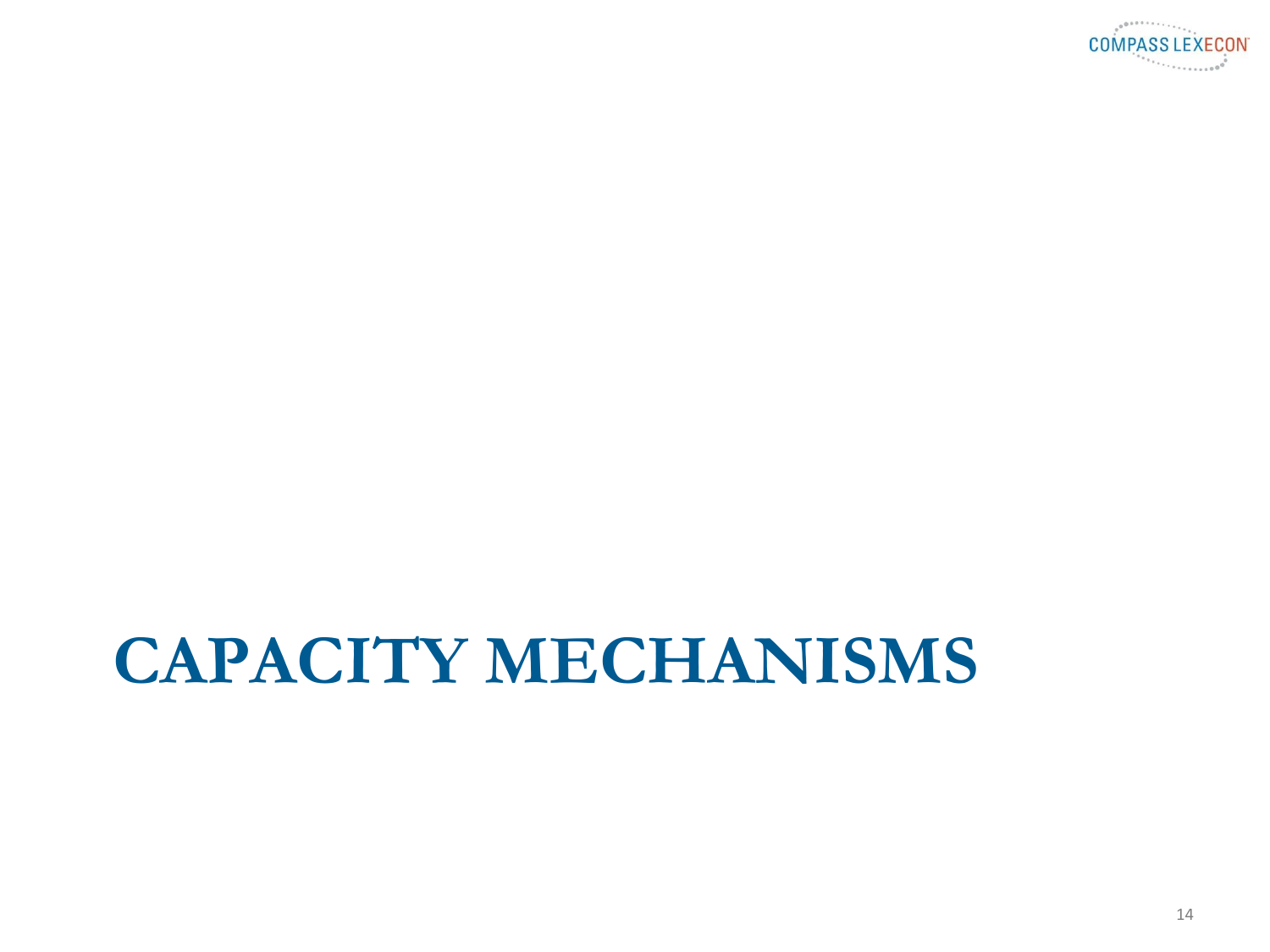

# **The "missing money" problem**

- The need for a Capacity Mechanism is generally driven by the "Missing money" problem
	- Perception that energy (and AS) markets alone are insufficient to induce investment in sufficient generating capacity to ensure long-term security of supply
- "Missing money" problem in electricity markets due to market design flaws suppressing the market prices at times of shortage
	- **Price and bid caps, market power mitigation measures**
	- **Lack of demand response**
	- **Lack of scarcity pricing mechanisms**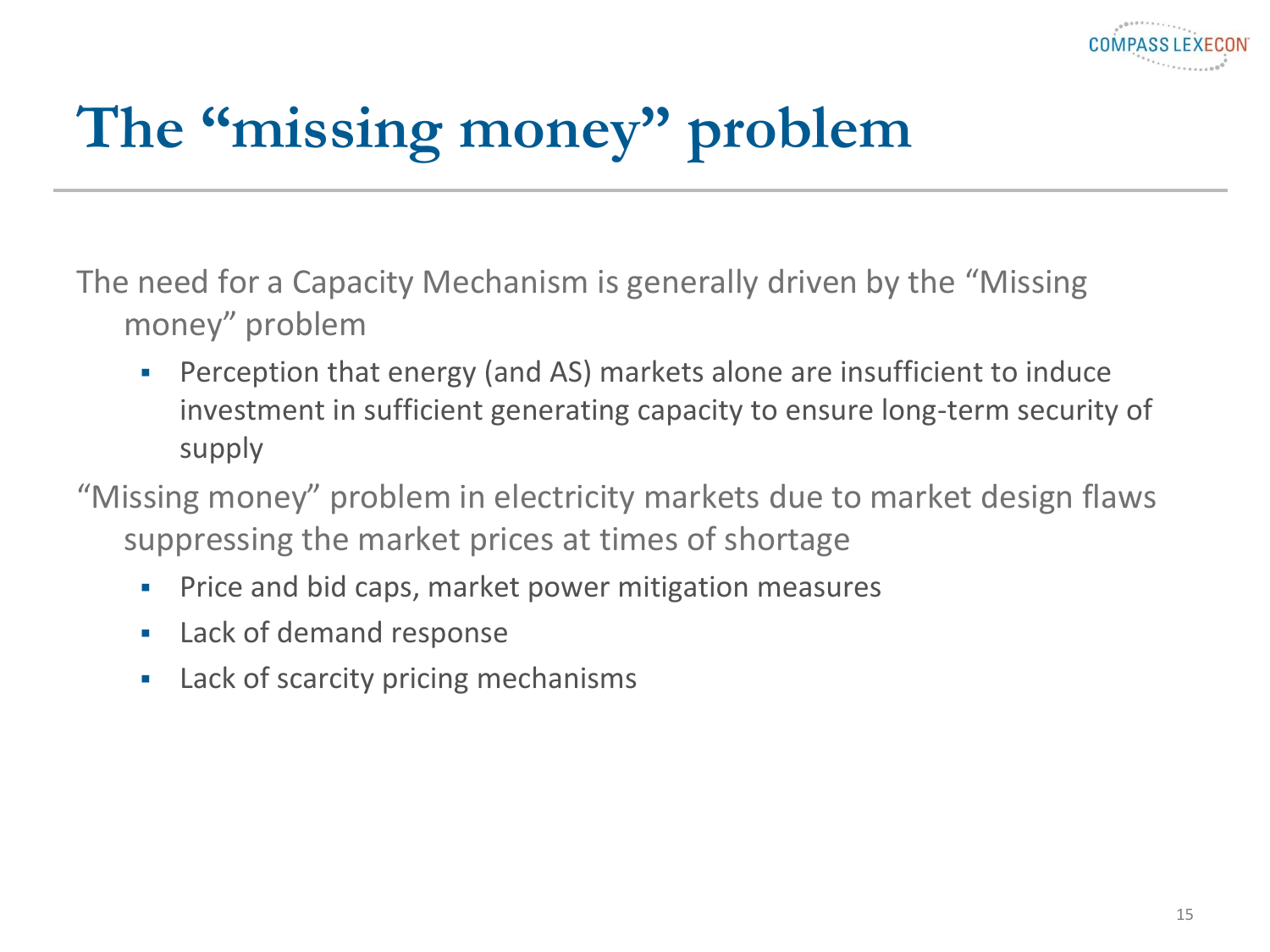

#### **Missing money – simplified view**



- Assume a long-run equilibrium has been reached (installed capacity is "optimal")
- A price cap is introduced at the level of the GT variable cost
- The price cap gives no opportunity for the GT to earn profits to cover fixed costs
- Other generators may still be able to cover (part of ) the fixed cost via the infra-marginal rent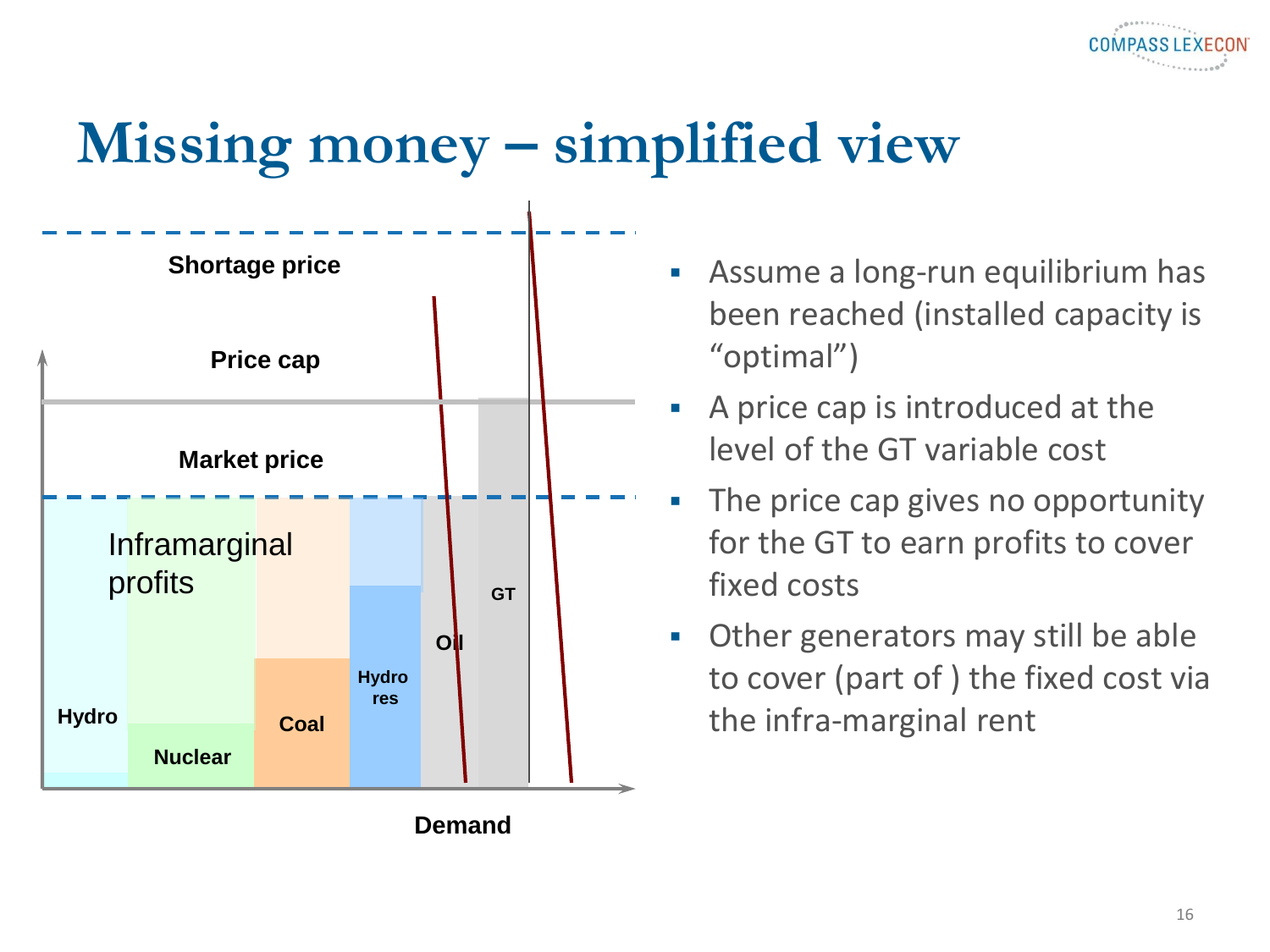# Presence of "missing money" problem

**COMPASS** 

Empirical tests for the "missing money" problem:

**Excess capacity and not decreasing reserve margins** 



*Source: Cervigni and Niedrig 2011 based on UCTE*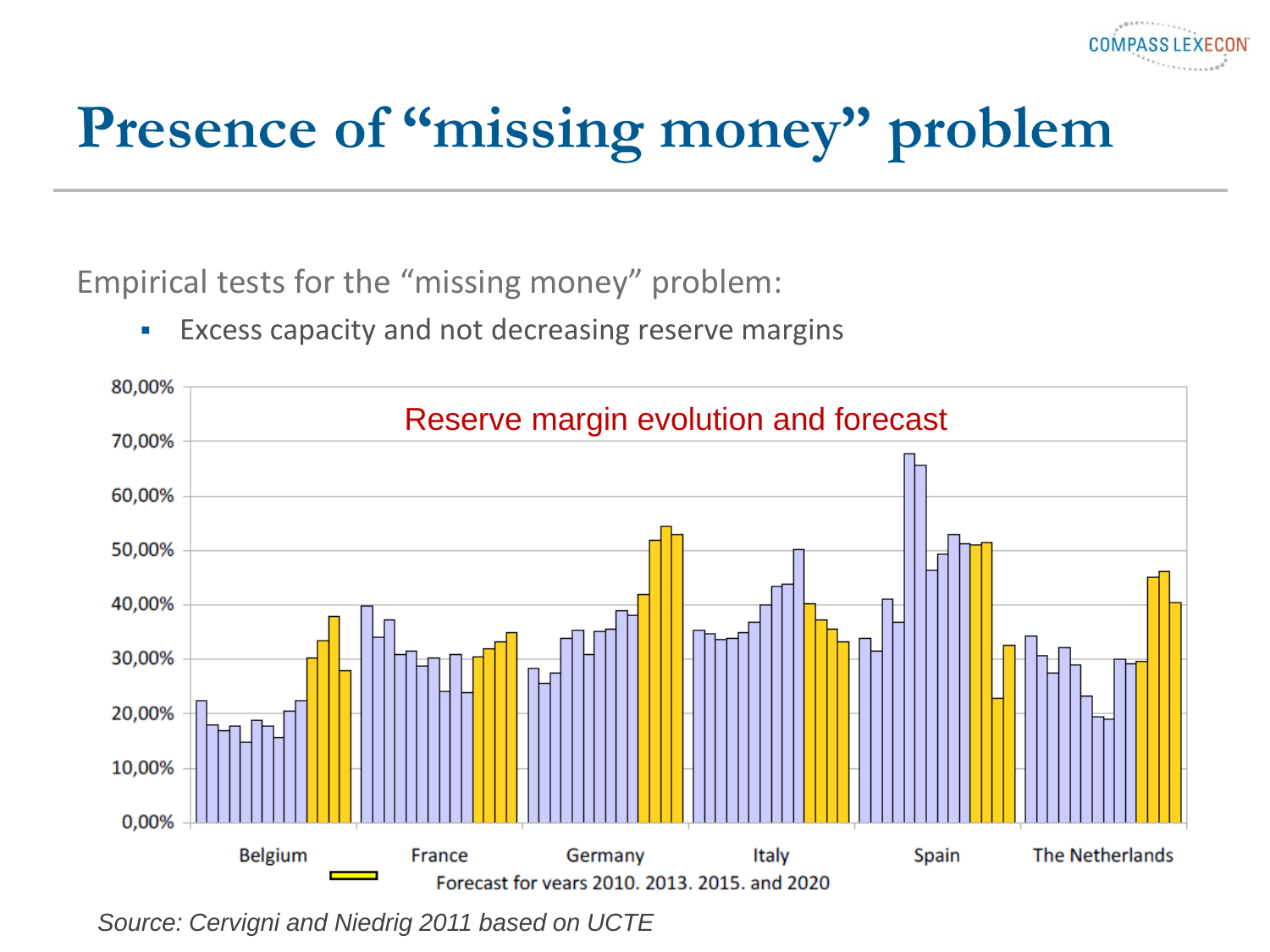#### **Generation from renewable resources**

Generation from renewable resources as share of the total gross electricity generation<br>50,00%

**COMPASS LEXECON** 



*Source: Cervigni and Niedrig 2011 based on EU energy trends to 2030 – Baseline scenario*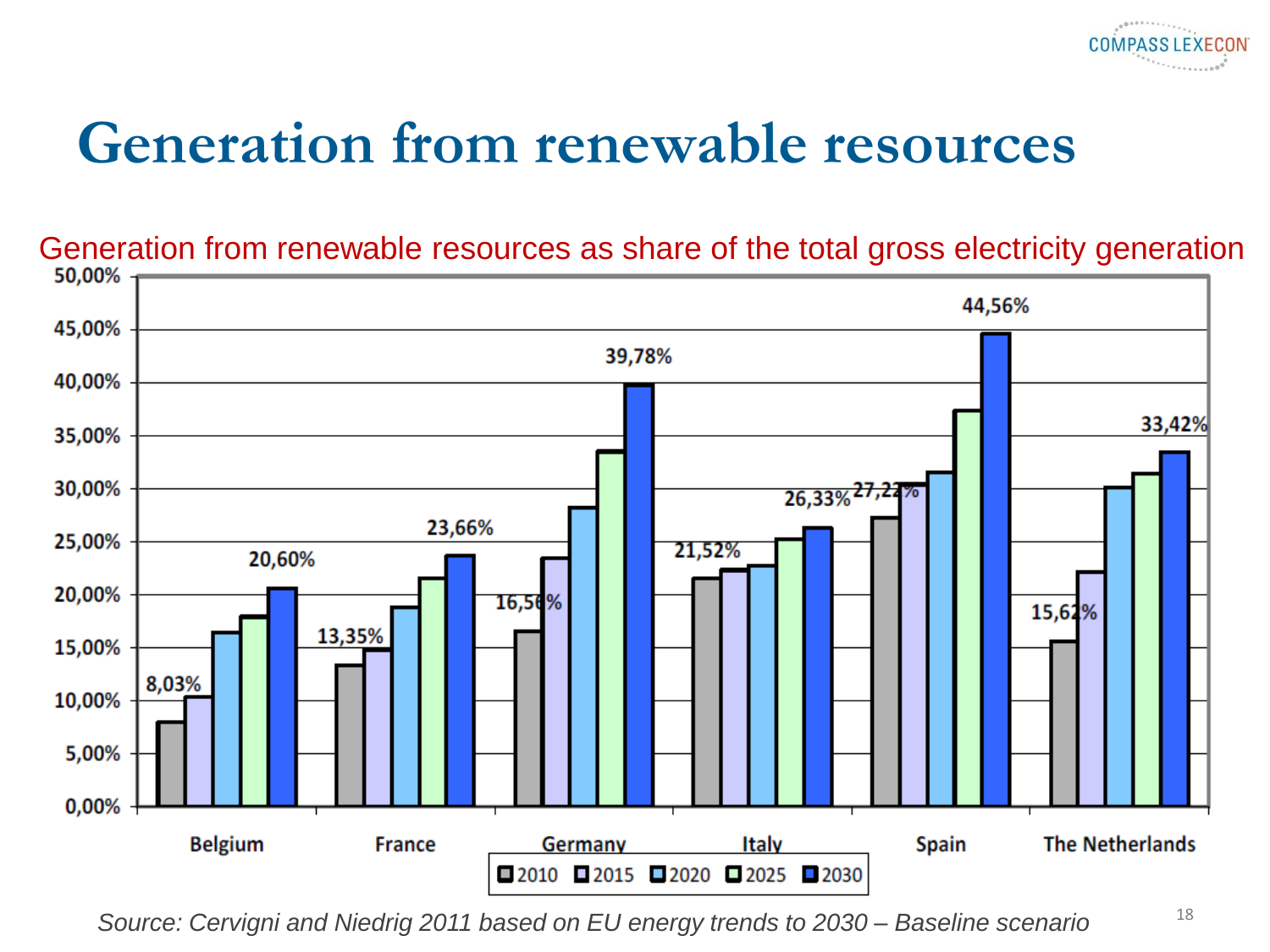

### **What capacity markets are**

What is traded?

- Contracts for installed capacity
- Obligation to make installed capacity **available** to generate at the delivery date
- Energy price at which energy is provided/sold from the installed capacity is not specified in the capacity contract

Who are the suppliers?

- Generators with capacity already installed or who may install capacity by the delivery date
- **-** Demand response, merchant transmission

What determines the demand?

 Requirement imposed on the retail suppliers to demonstrate sufficient capacity to meet their peak load at the delivery date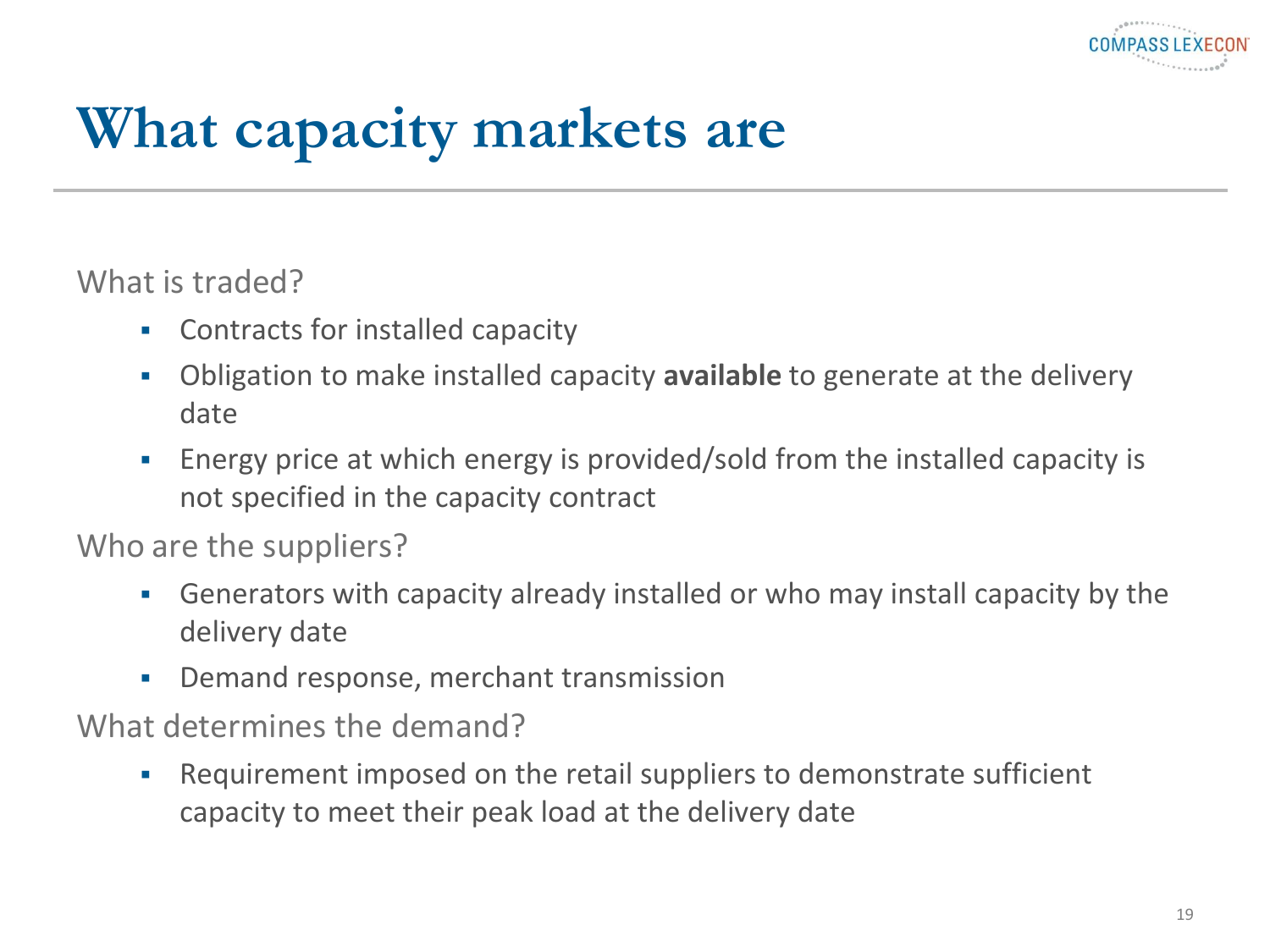

### **Capacity markets were NOT intended to…**

Reduce investment risk for generators. This is solved by:

- **Hedging instruments**
- Consistent energy policies reducing regulatory risk (nuclear/renewable)

Cope with market power in energy markets. This is solved by:

- **EXECONCERTE CONCERTENCE**
- **-** Competition investigations

Provide backup for intermittent renewable energy. This could be solved by:

- Improving the real-time price signals and lower trade barriers between balancing and ID and DA markets.
- **Higher demand for operating reserve capacity from TSOs**
- **Balancing requirements imposed on renewables**

Yet capacity markets are often considered as remedies for all these problems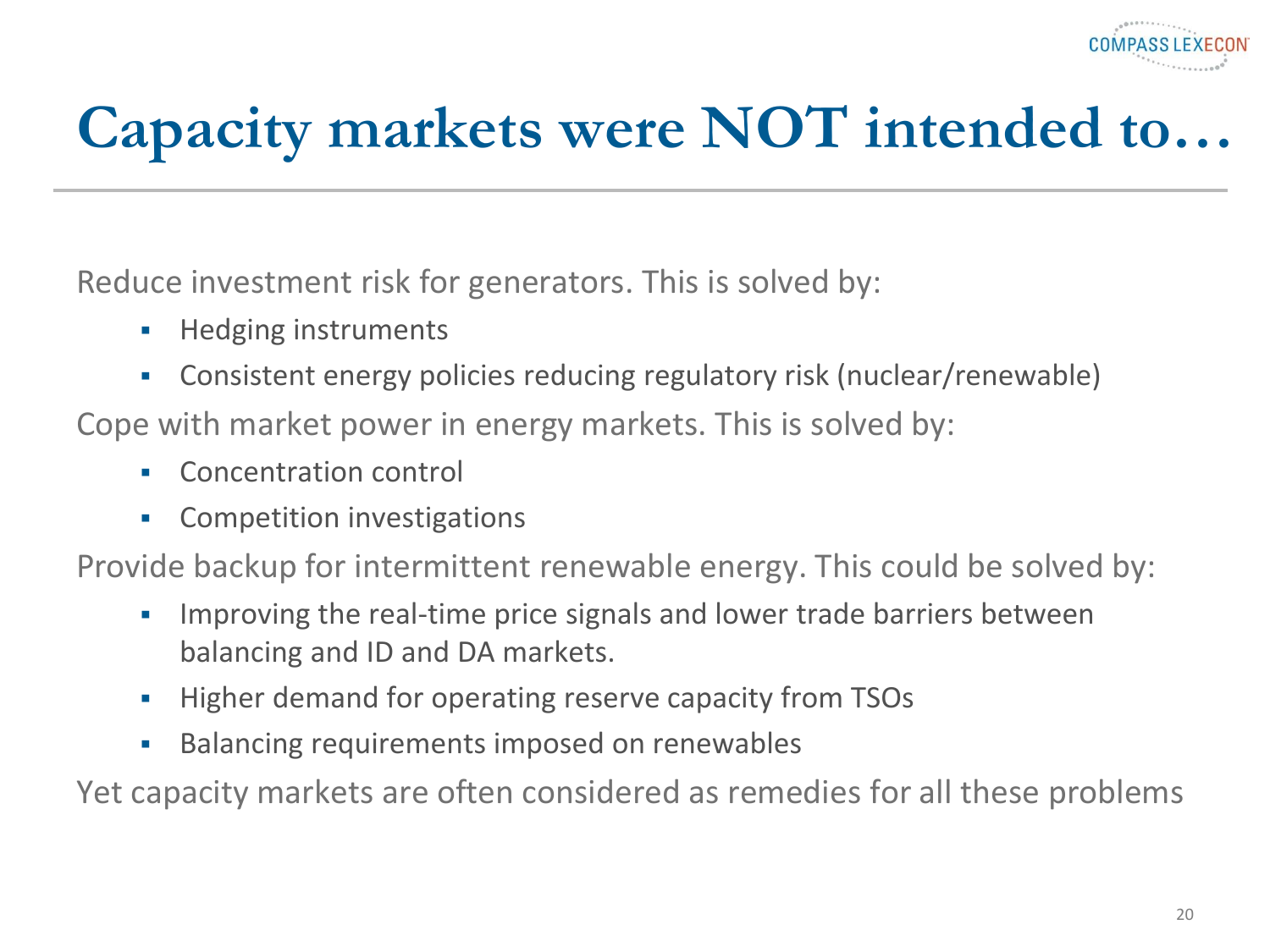

# **Capacity Mechanisms.**

Current state – experience to date

- $\blacksquare$ 
	- Simple capacity markets prior in early 2000s (PJM, ISO-NE, NYISO)
	- Capacity market revisions late 2000s (PJM, ISO-NE)
	- "Energy only " markets in MISO (until recently) and in Texas
- $-$  UK
	- Short-term payments scheme before NETA (gaming issues) and no capacity mechanism now. Could change in future
- **Italy** 
	- Currently administratively set capacity payments, long term option contracts proposed by the Regulator
- **Spain** 
	- Administratively set capacity payments.
- $France$ 
	- Proposed new market design (NOME) includes capacity obligations
- **Germany** 
	- Options discussed for a capacity mechanism <sup>21</sup>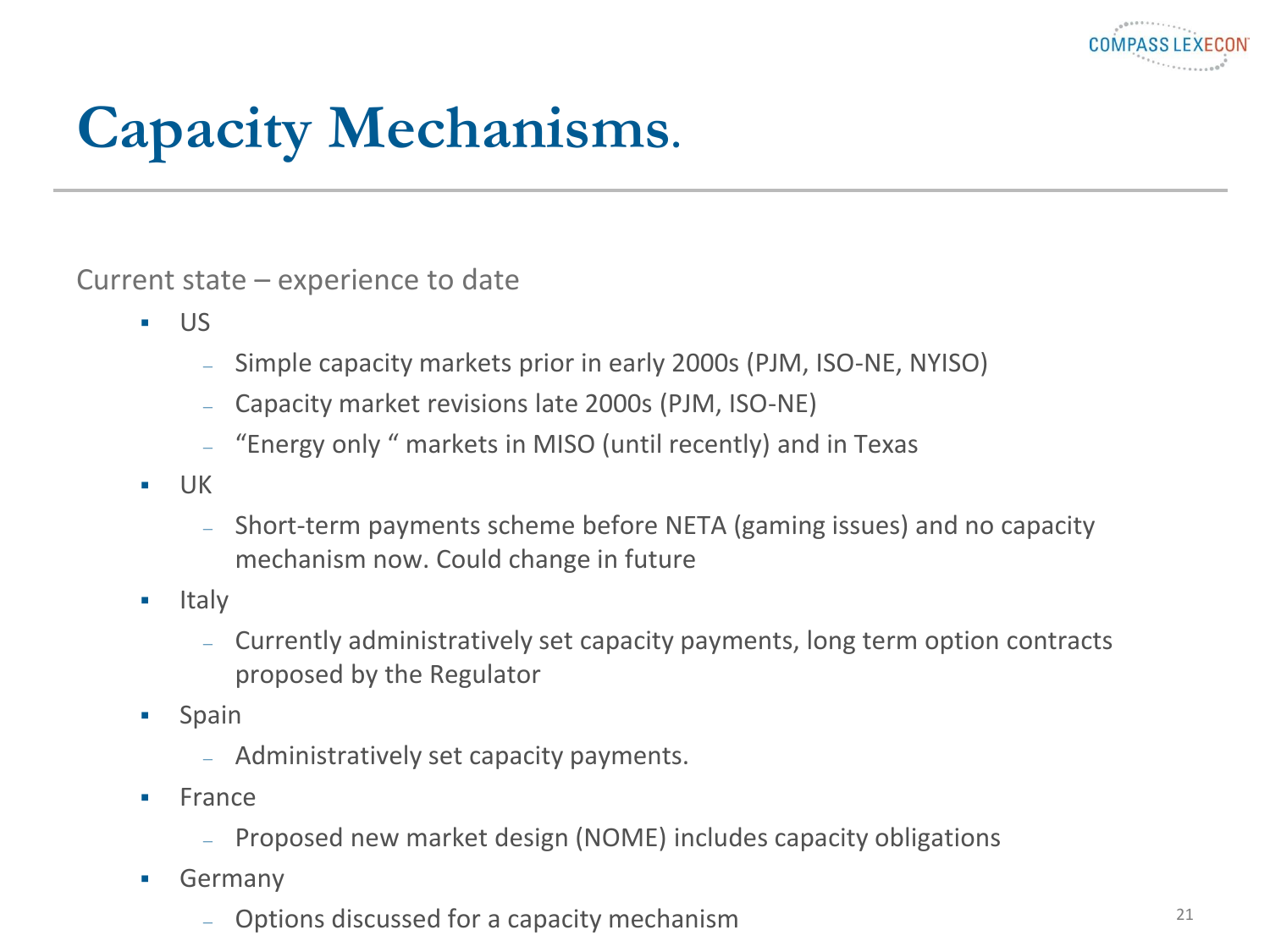

# **Capacity Markets experience in the US**

Early capacity markets designs (early 00s)

- **•** Monthly time horizon
- **Inelastic demand**
- **Area-wide capacity requirement**

Problems with early capacity markets

- **High price volatility**
- **Narket power**
- **Locational capacity issues**

Revised capacity markets (mid-00s)

- **Forward time horizon**
- **Administrative demand curves**
- **Locational requirements**
- Complex construct similar to a "planning " process
- **High degree of market power and market mitigation**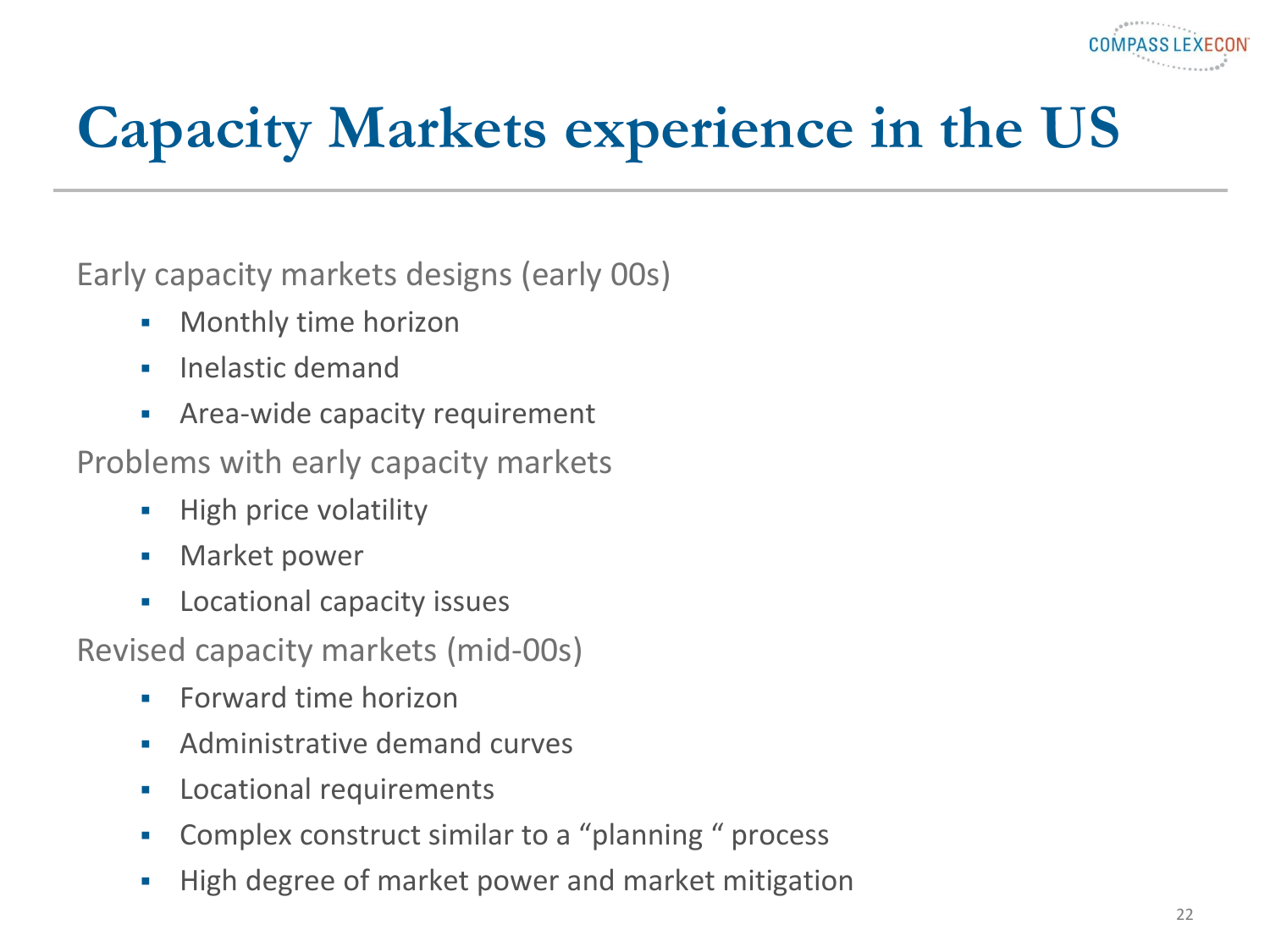Early capacity markets

- **•** Monthly time horizon
- $\blacksquare$  Inelastic demand
- **High price volatility**
- **Narket power**

Revised capacity markets

- **Forward time horizon**
- **Locational requirements**
- **Administrative demand curves**
- **EXECOMEDIATE:** Comlex construct similar to a "planning " process
- Still high degree of market power and market mitigation

#### **New York capacity demand curve**

**COMPASSIFXECON** 



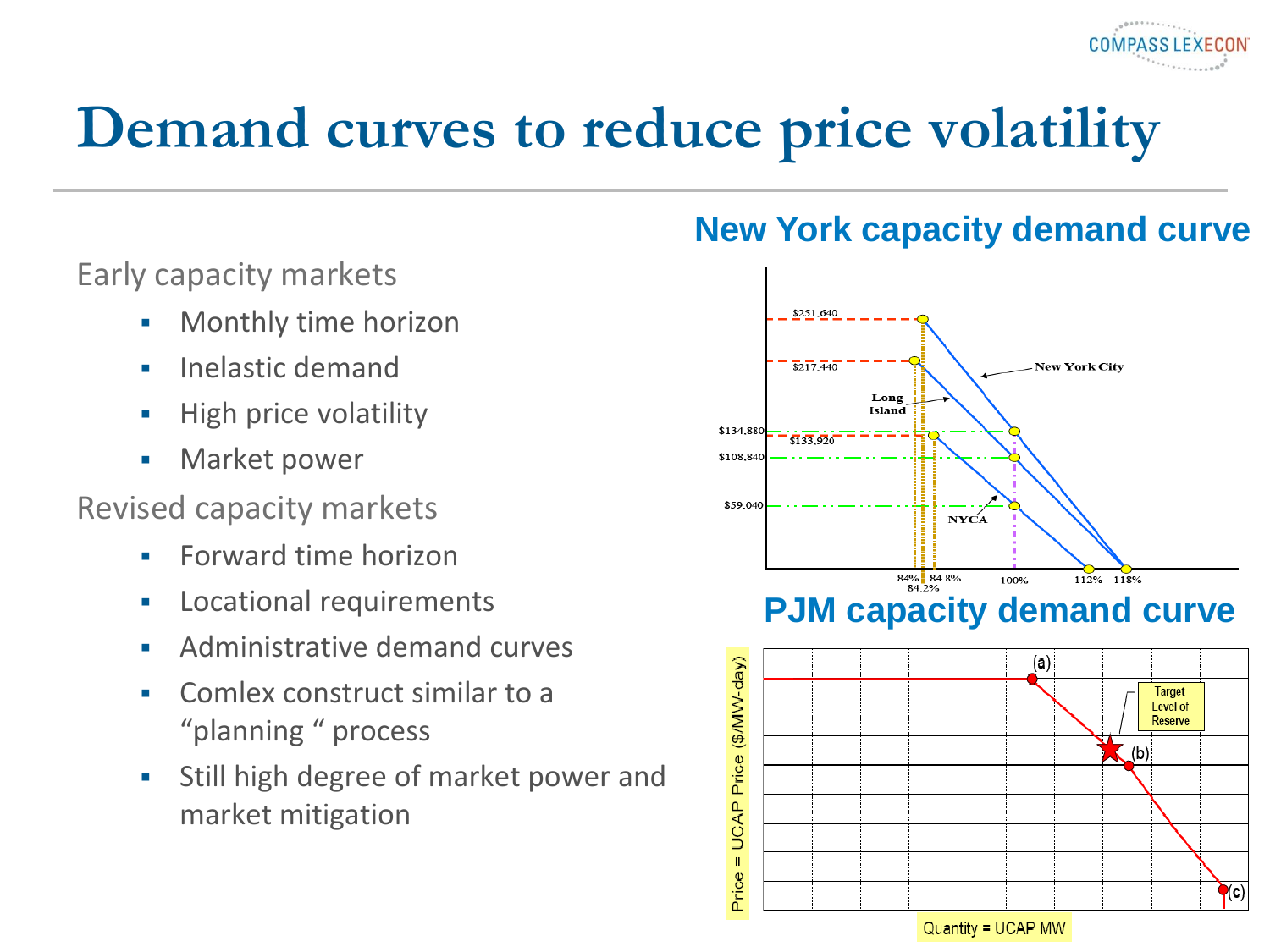

### **Locational aspect**

#### New York

- Capacity Market (ICAP) has 3 locational requirement
	- 68% of requirement in NYC sourced in NYC
	- 84% of requirement in LI sourced in LI

#### PJM

 Capacity Market (RPM) has 23 zones (Locational Deliverability Areas)





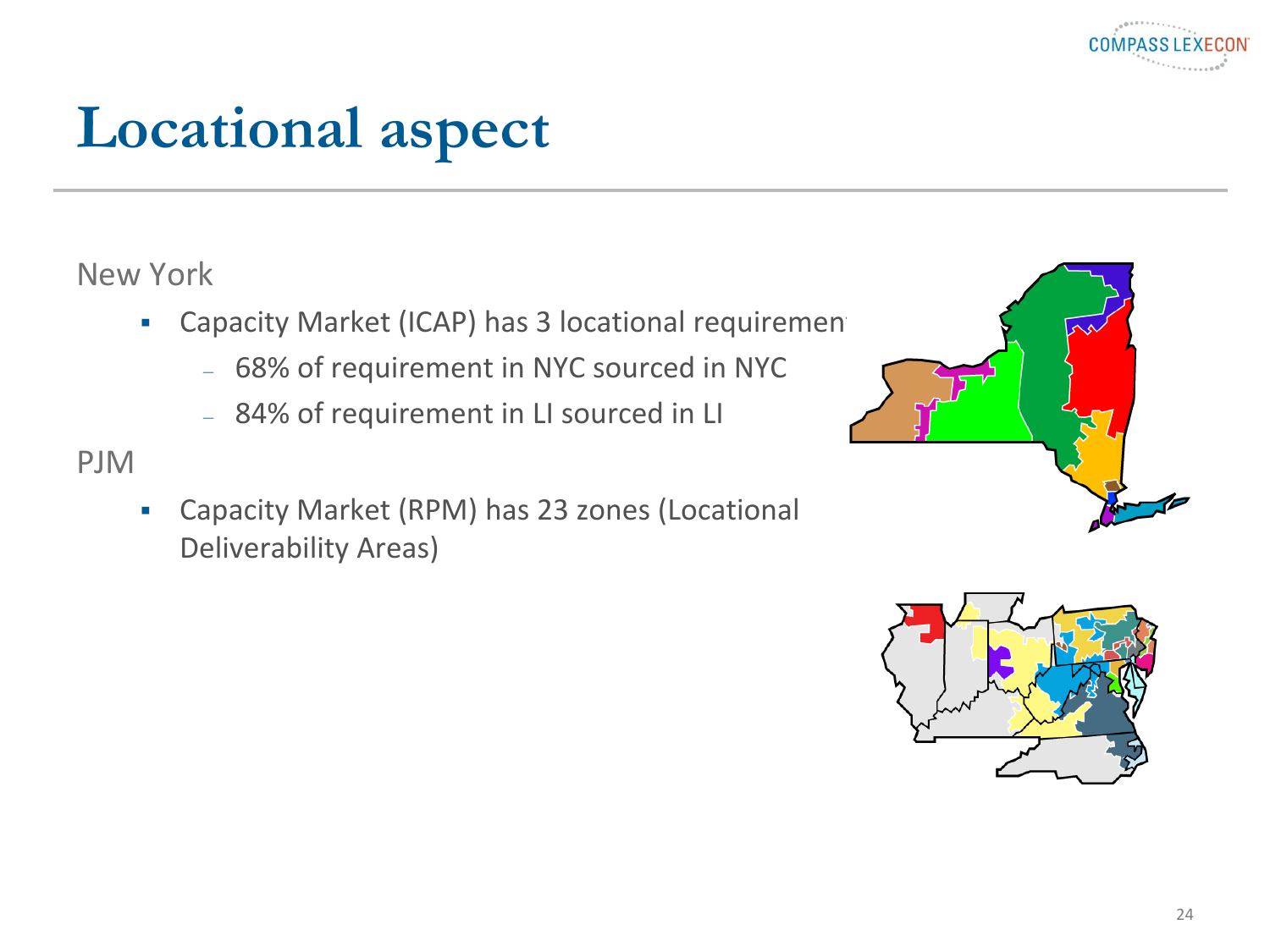

### **Capacity markets designs**

Simple design

**Has too many flaws** 

Advanced designs

- Quickly become very complex constructs similar to a "planning " process
- Significant public intervention
- **Multiple possible schemes exist**
- None is recognized as superior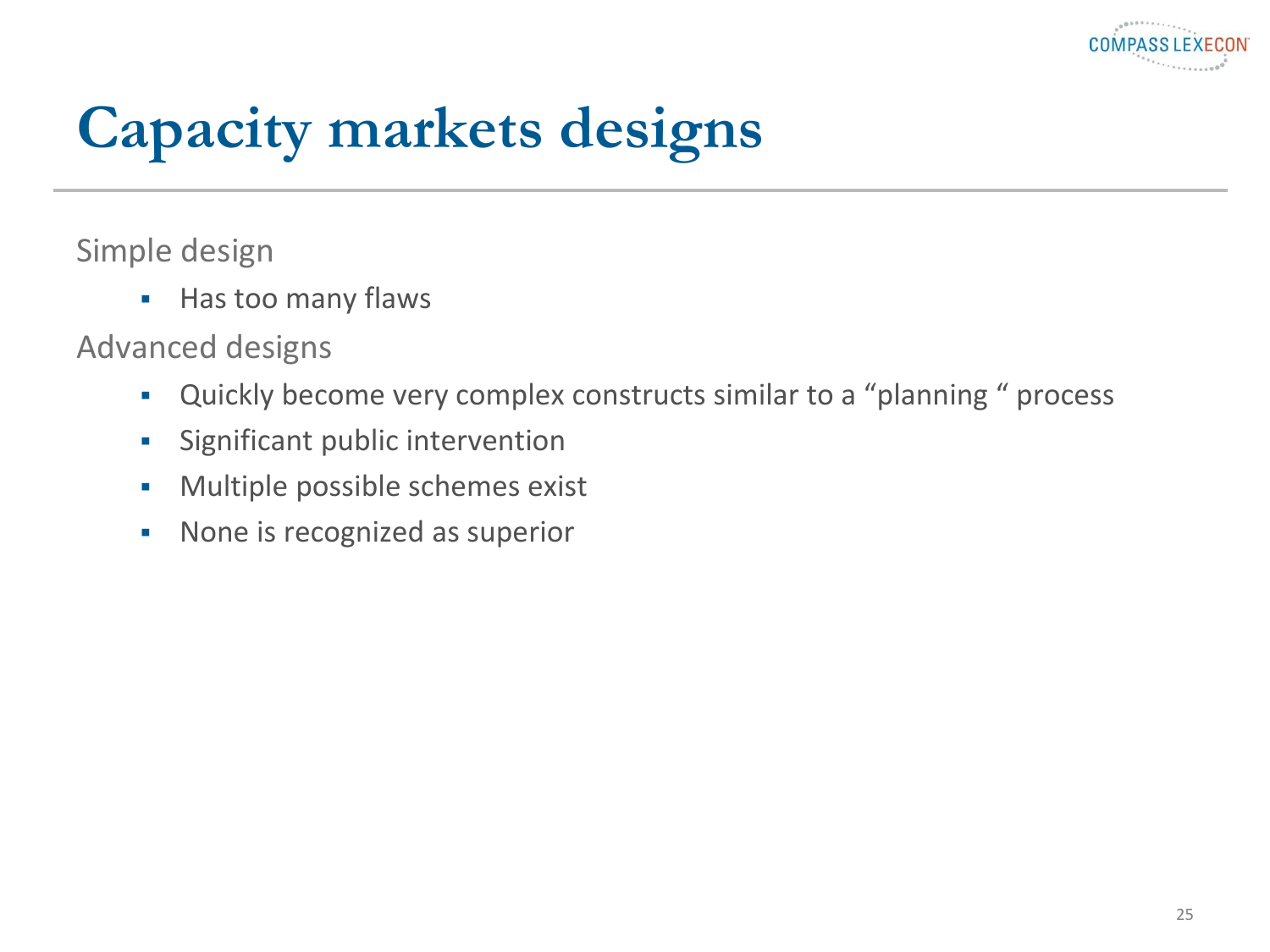

### **Conclusion**

Improving balancing regimes

- Deliver higher spot prices reflecting real-time market conditions and scarcity providing an investment signal for conventional plants
- Boost the market solutions for valuation of plants' flexibility
- **Economist's choice**

Capacity markets

- Are not a targeted response to the problem of flexibility valuation of conventional plants
- **Tend to replace market-based investment mechanisms by planning**
- **Regulators' choice**

One does not exclude the other

- Better scarcity and flexibility price signals would make the capacity market less important
- Would reduce possible unintended consequences of the capacity markets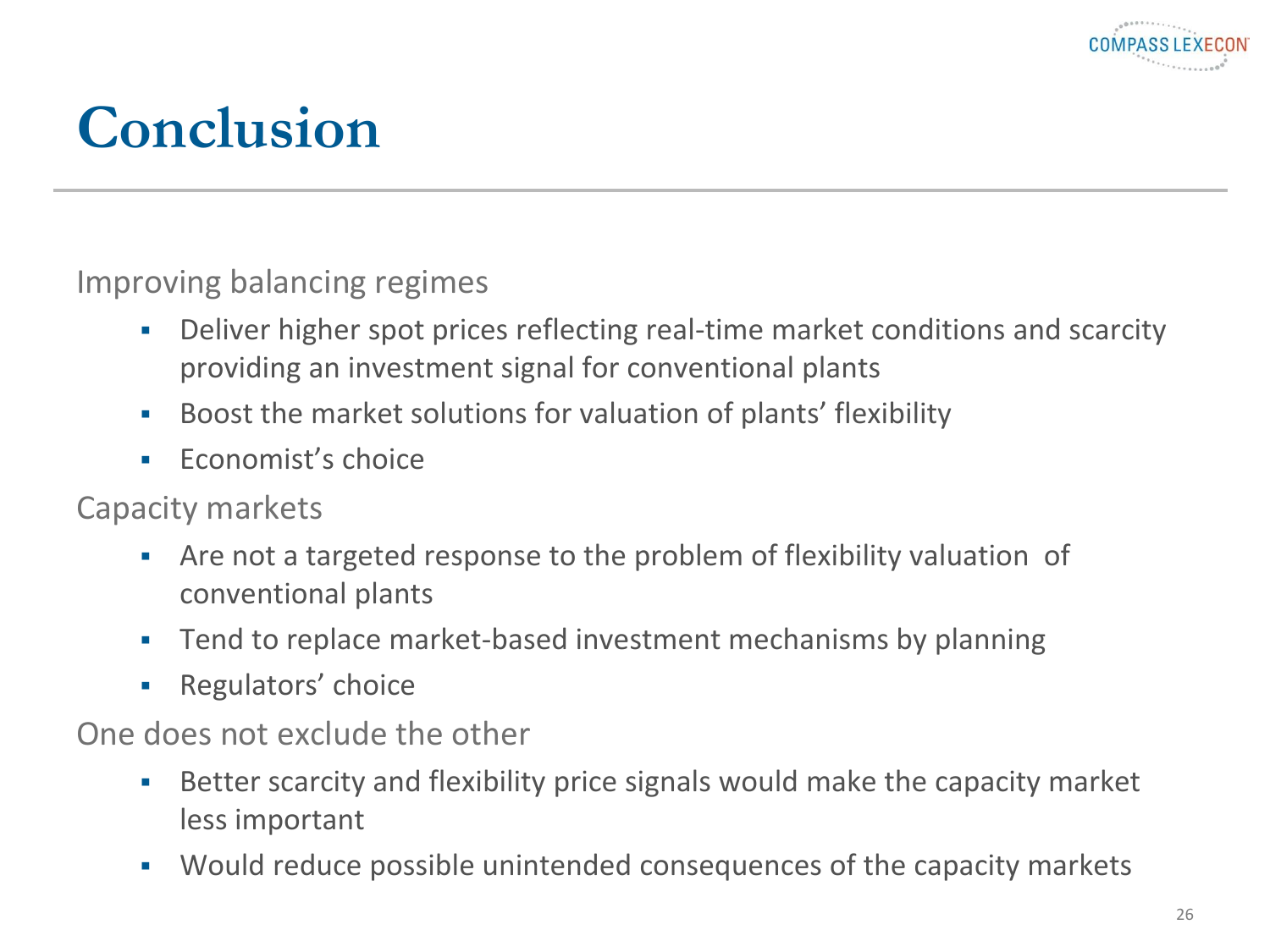

### **BACKUP**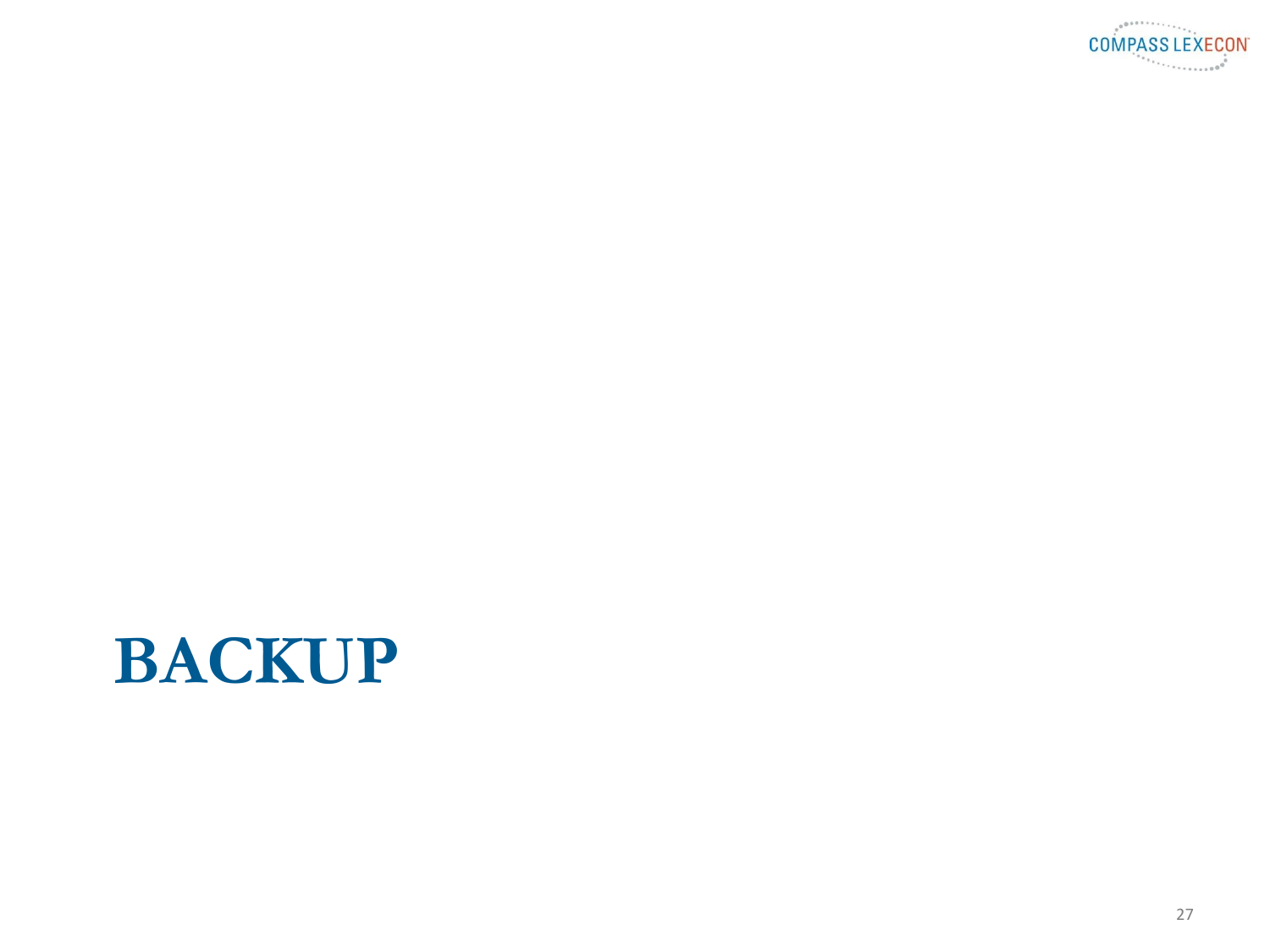# Intermittent capacity may aggravate the **missing money problem**

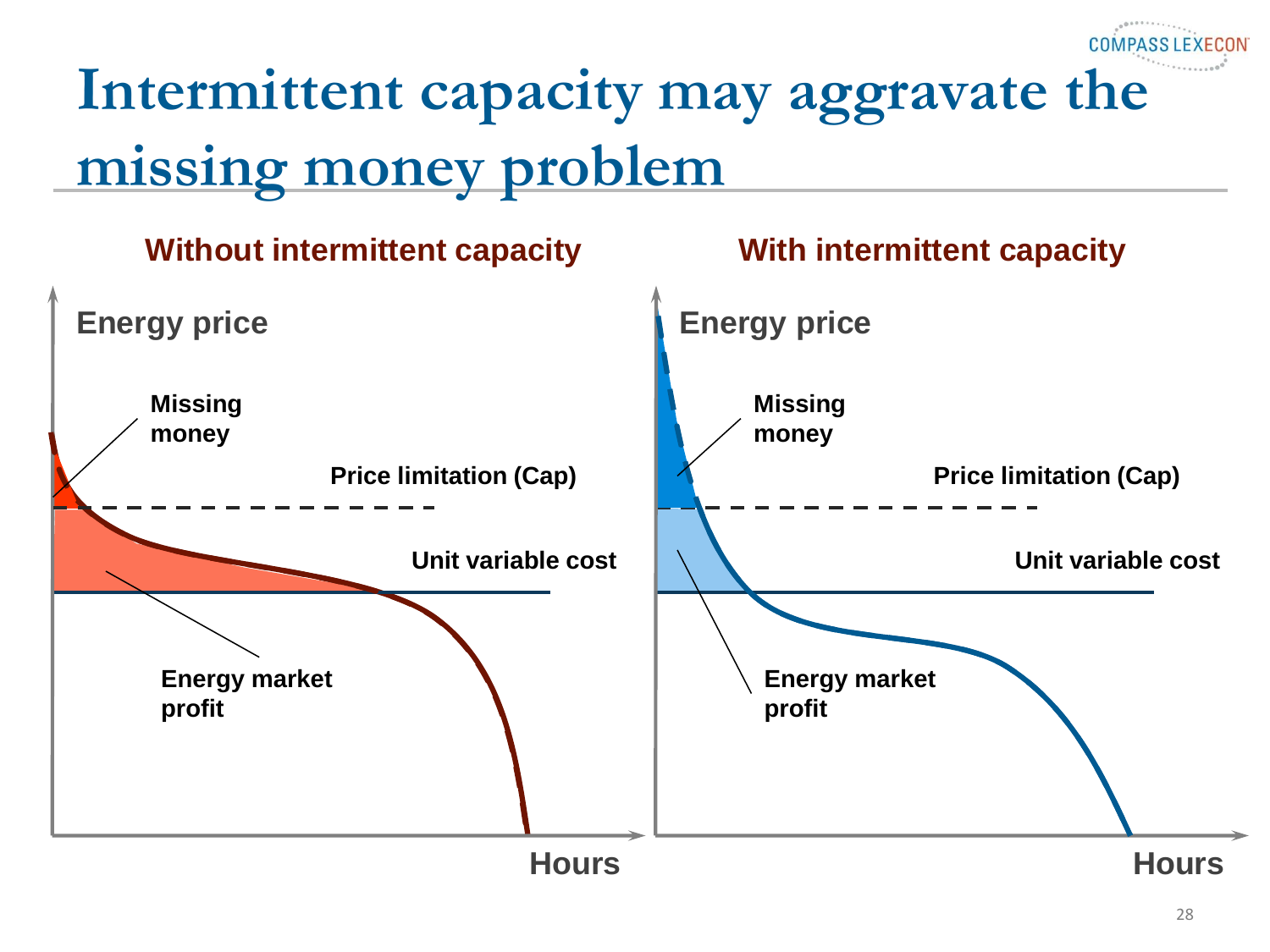

#### **Historic SBP and SSP**